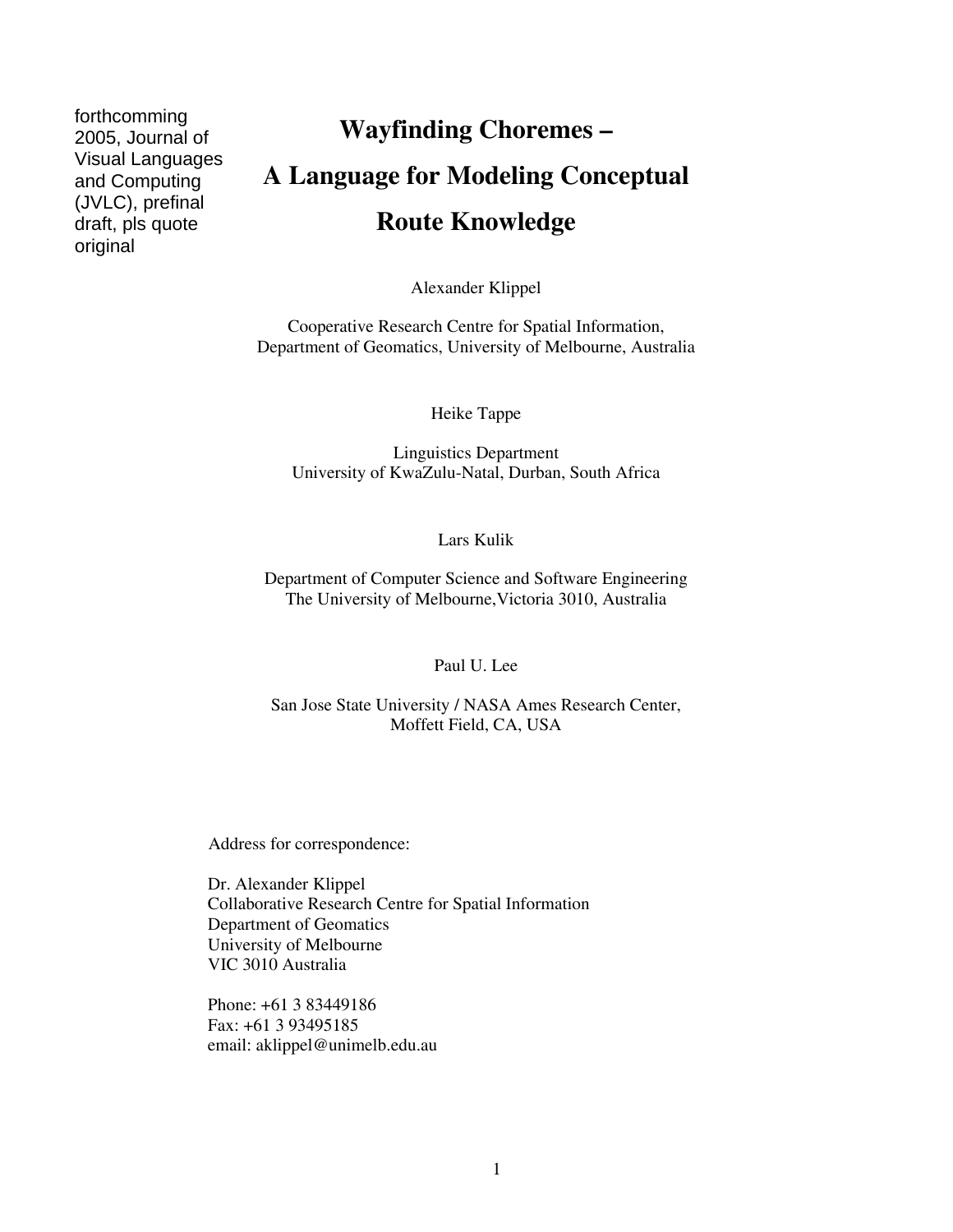Abstract. The emergent interest in ontological and conceptual approaches to modeling route information results from new information technologies as well as from a multidisciplinary interest in spatial cognition. Linguistics investigates verbal route directions; cartography carries out research on route maps and on the information needs of map users; and computer science develops formal representations of routes with the aim to build new wayfinding applications. In concert with geomatics, ontologies of spatial domain knowledge are assembled while sensing technologies for location-aware wayfinding aids are developed simultaneously (e.g. cell phones, GPS-enabled devices or PDAs). These joint multidisciplinary efforts have enhanced cognitive approaches for route directions.

In this article we propose an interdisciplinary approach to modeling route information, the *wayfinding choreme theory. Wayfinding choremes* are mental conceptualizations of functional wayfinding and route direction elements. With the wayfinding choreme theory we propose a formal treatment of (mental) conceptual route knowledge that is based on qualitative calculi and refined by behavioral experimental research. This contribution has three parts: First, we introduce the theory of wayfinding choremes. Second, we present *term rewriting rules* that are grounded in cognitive principles and can tailor route directions to different user requirements. Third, we exemplify various application scenarios for this approach.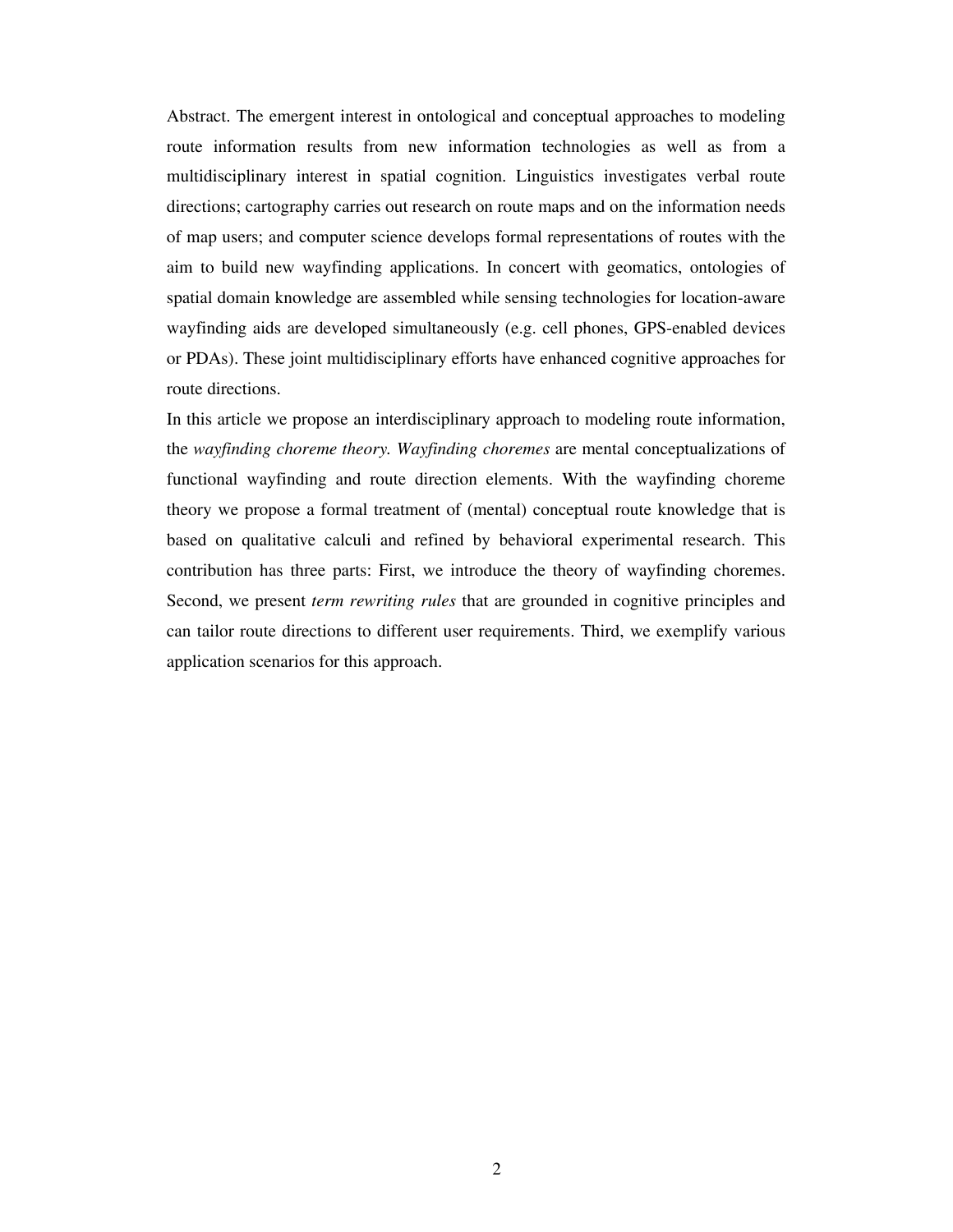## **1 Introduction**

Within the past three decades the conceptualization of route knowledge in human and artificial navigators has become a central topic of research. The design of new information technologies that account for the application of conceptual knowledge is undertaken by applying formal conceptual and ontological approaches to route information (e.g. [15,33,44,47]) in concert with an increasing scientific interest in spatial cognition [21,23,38,49]. *Cognitive adequacy*<sup>1</sup> is becoming more important in the design of wayfinding assistance systems. The term *cognitive adequacy* has been used in two ways [43]: (1) to characterize an external representation—i.e. a representation outside the human mind—that is homomorphous to, or at least shares aspects with, an internal cognitive knowledge representation; (2) to identify external representations that support or enhances cognitive processes to aid knowledge acquisition and problem solving.

Cognitive adequacy in the first sense may foster cognitive adequacy in its second sense. This relation holds for certain domains such as route directions [19,45]. Hence, research on how people mentally conceptualize route information might—and should be taken as input for formal conceptual and ontological models that in turn guide the design of route directions provided by artificial systems like in-car-navigation devices or handheld navigation aids.

The benefits of a formal characterization of route knowledge that is guided by insights of cognitive science research are the following: First, it allows for a *cognitive ontological approach*, resulting in, for example, the theoretical foundation of usercentered approaches incorporating location awareness and location conceptualization.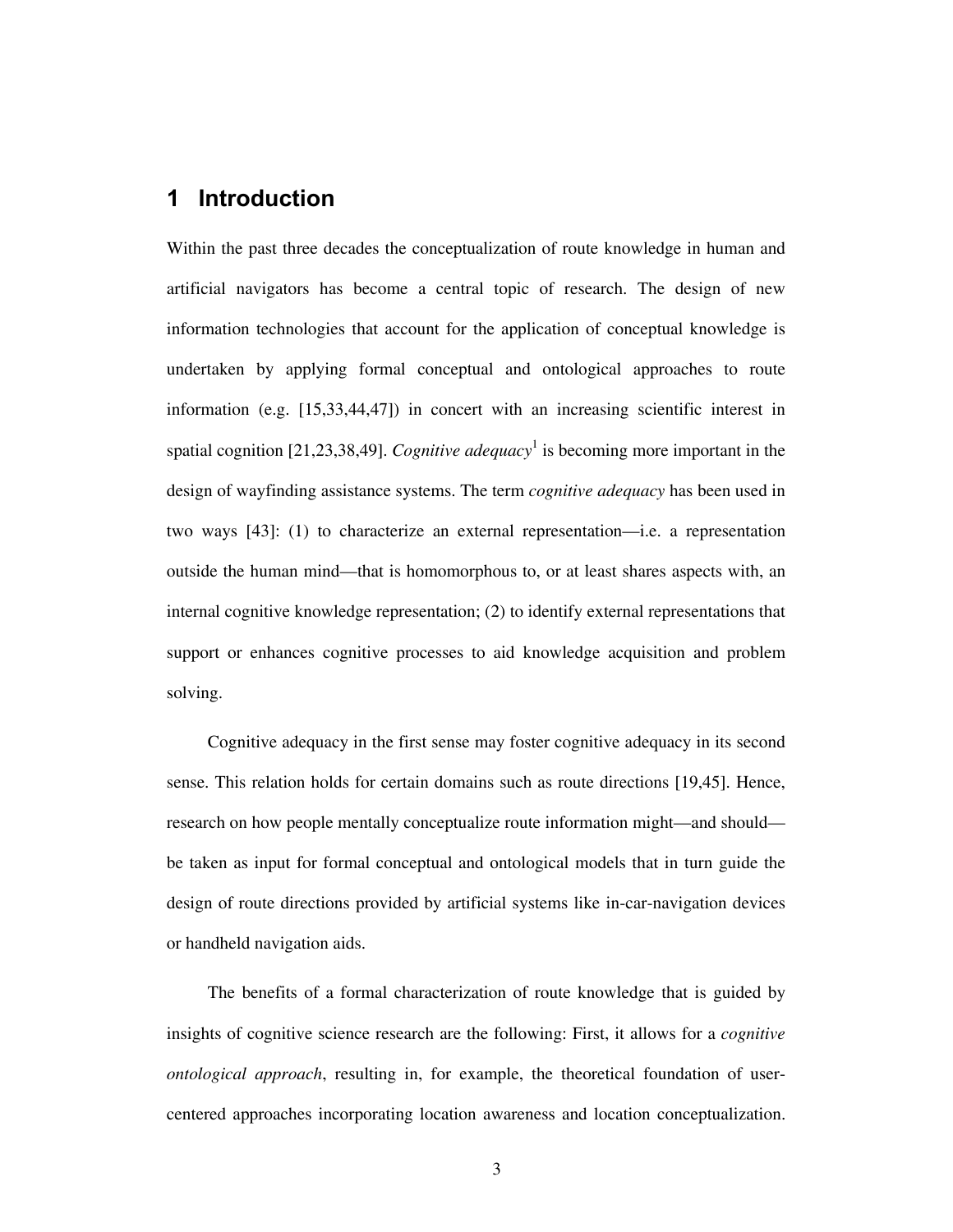Second, the development of suitable visual languages for geographic knowledge is enhanced, in particular the design of (computer-generated) maps guided by cognitive considerations. Third, the modeling of contextualized and personalized wayfinding assistance desired by recent navigation approaches (e.g., [22,52]) becomes feasible.

In this article we combine multidisciplinary research in an interdisciplinary approach that guides the formal treatment of mental conceptual route knowledge on the basis of qualitative calculi refined by behavioral experimental research. The work is based on the theory of *wayfinding choremes* [30]. The wayfinding choremes are a representation vocabulary that characterizes route knowledge and that is based on mental conceptualizations of directions at decision points. In this sense the wayfinding choreme theory can be used for a route knowledge ontology (cf. [10]). In Guarino's [25] terminology such an ontology might primarily be characterized as a *domain ontology*. In detail, we propose the following ontology of wayfinding choremes to describe route knowledge: The primitives are wayfinding choremes that represent mental concepts of turning and non-turning actions at decision points (see section 2). Decision points are functionally relevant points along a route, such as street intersections, that require a decision which direction to take. Within our terminology, not taking a turn is also considered a decision (see section 2). In lieu of current approaches (e.g., [3]) our primitives are orthogonal to the distinction of SPAN and SNAP, they capture the conceptualization of turning actions at decision points. The rationale for this approach is grounded in recent discussions of events [8,28]. The conceptualization of events is compared to conceptualization of objects [51]. Following [40,41], [51] convincingly argue that events can be treated analogous to objects, which seems to be appropriate especially for actions in constraint structures like city street networks. In the nutshell, reference to events resembles reference to material entities,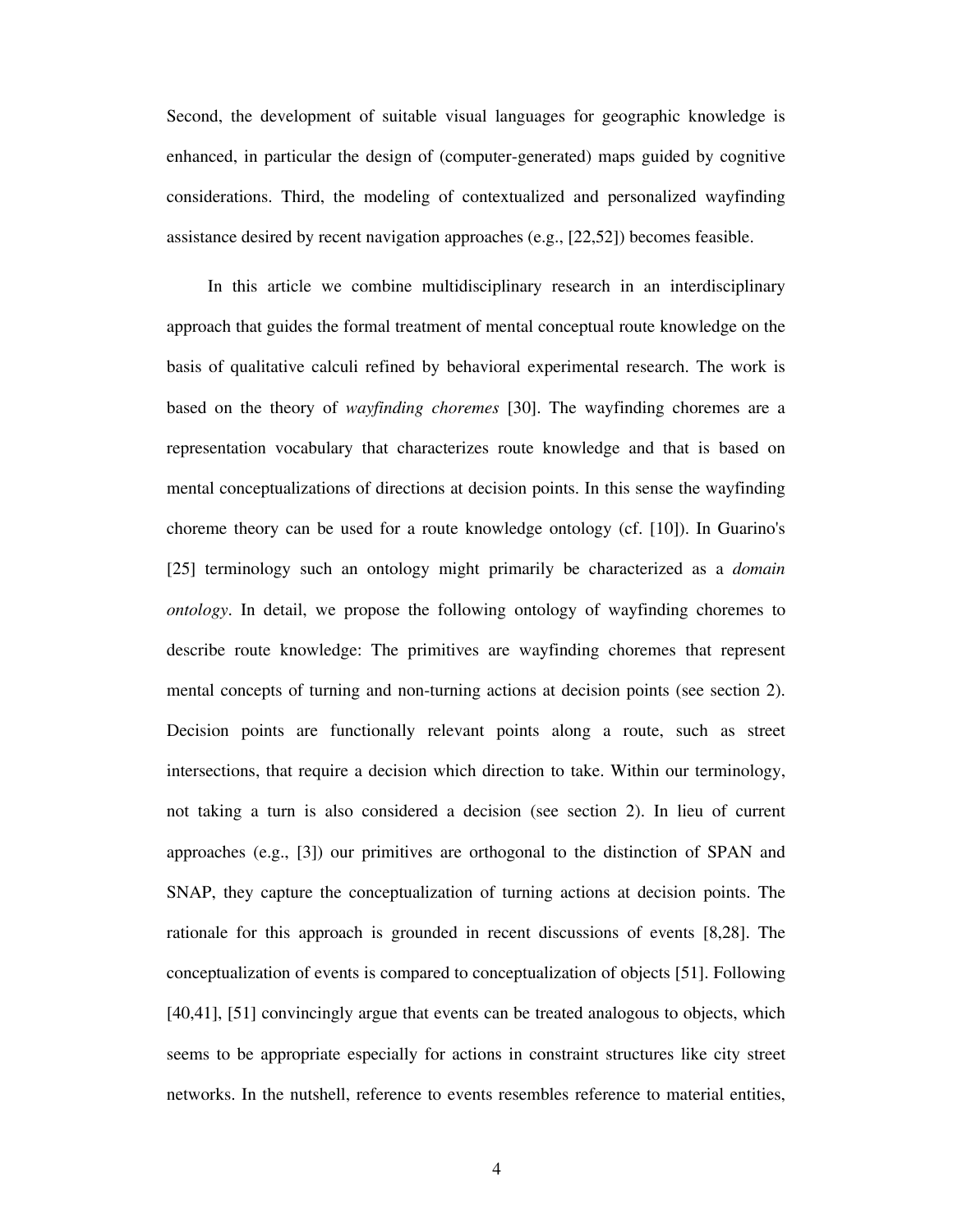e.g. concrete objects: "It reflects our linguistic practice in talking about events and objects in the same ways; for example, we use quantification, definite and indefinite descriptions, count-expressions and proper names similarly in both cases." ([4]: 329).

Wayfinding choremes can be classified according to the basic distinction of turning actions (see section 2.2). Wayfinding choremes are also mereologically related to different kinds of chunks (called HORDE for *Higher Order Route Direction Elements*, see section 3) that exist in the conceptualization of route knowledge. The route in its entirety is the top-level category in our ontology. It is characterized by its origin, its destination, and the (possibly chunked) wayfinding choremes connecting the origin and the destination.

The same route can be organized in a number of ways by applying different mental conceptualizations that take into account, for instance, personal preferences (see section 3.4). This does not change the *formal conceptualization* within our route knowledge ontology but, in contrast, offers different descriptions for a given route on the basis of the same set of wayfinding choremes. For a more detailed discussion regarding conceptualization (and ontology) see [24].

Similar to [33] approach to an ontological assessment of activities in geographic space we regard language as a window to cognition. In addition, we integrate methods from psychology to elicit conceptual knowledge into our approach (cf. [32]). Our work emphasizes an important entry in the list of ontologically differentiated activities identified by Kuhn—turning concepts. The assumptions in our and in Kuhn's approach are similar: the interaction with the world shapes the (mental) conceptualizations of it. The focus and the methodological refinement of our approach allow for its integration into information systems and thus provide the basis for a high-level cognitive framework.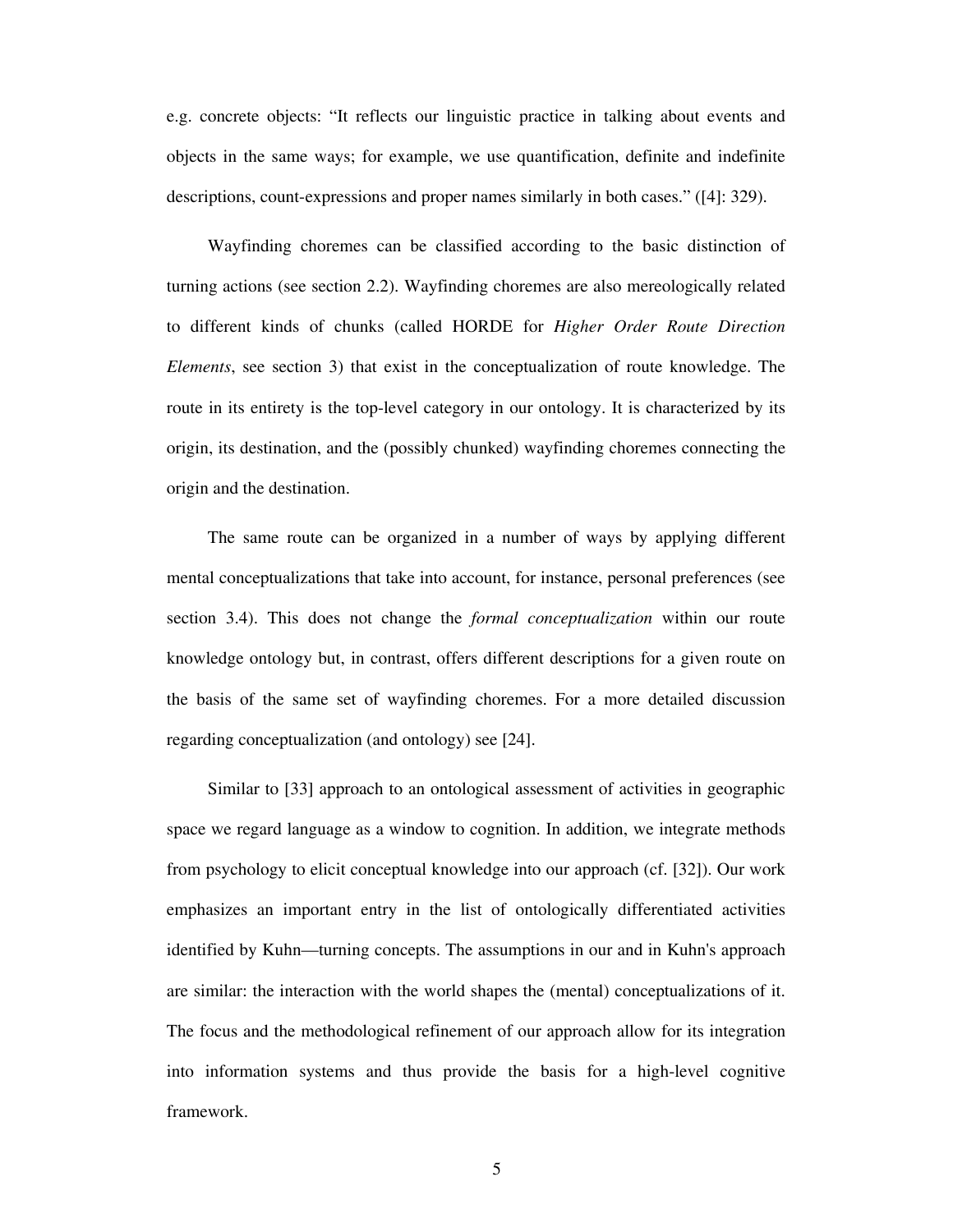In this article we center our attention on chunking principles of wayfinding choremes to discuss cognitively adequate route directions. An example: The route direction *turn left at the third intersection* is more appropriate than the repetitive instruction *pass the next intersection, pass the next intersection, turn left at the next intersection*.

The efficiency of the wayfinding choreme approach originates in two essential characteristics (1) a small set of primitives is the basis for a variety of complex structures (HORDE), (2) the rules that generate HORDE can be adapted to different requirements, ranging from canonical cases to individual preferences. In combination, these two properties enable both, general as well as personalized cognitively adequate navigation assistance.

We represent route knowledge in terms of the *wayfinding choreme route grammar* (WCRG) [30]. This grammar—like any formal grammar—is a modalityindependent representation that provides the basis for modality specific externalizations such as graphical and verbal route directions or gestures. This conception of the WCRG is supported by empirical evidence according to which abstract mental representations underlie various forms of externalizations (e.g., [29,46]).

Whereas the WCRG specifies valid expressions, i.e. the set of potential routes and route parts, the chunking of wayfinding choremes into complex expressions (HORDE) is handled by *term rewriting rules* (cf. [14]). Without term rewriting, our route directions would be very simplistic, consisting of simple strings of wayfinding choremes. Term rewriting rules allow us to combine the primitive elements into larger units such that route information efficiently be communicated and processed.

6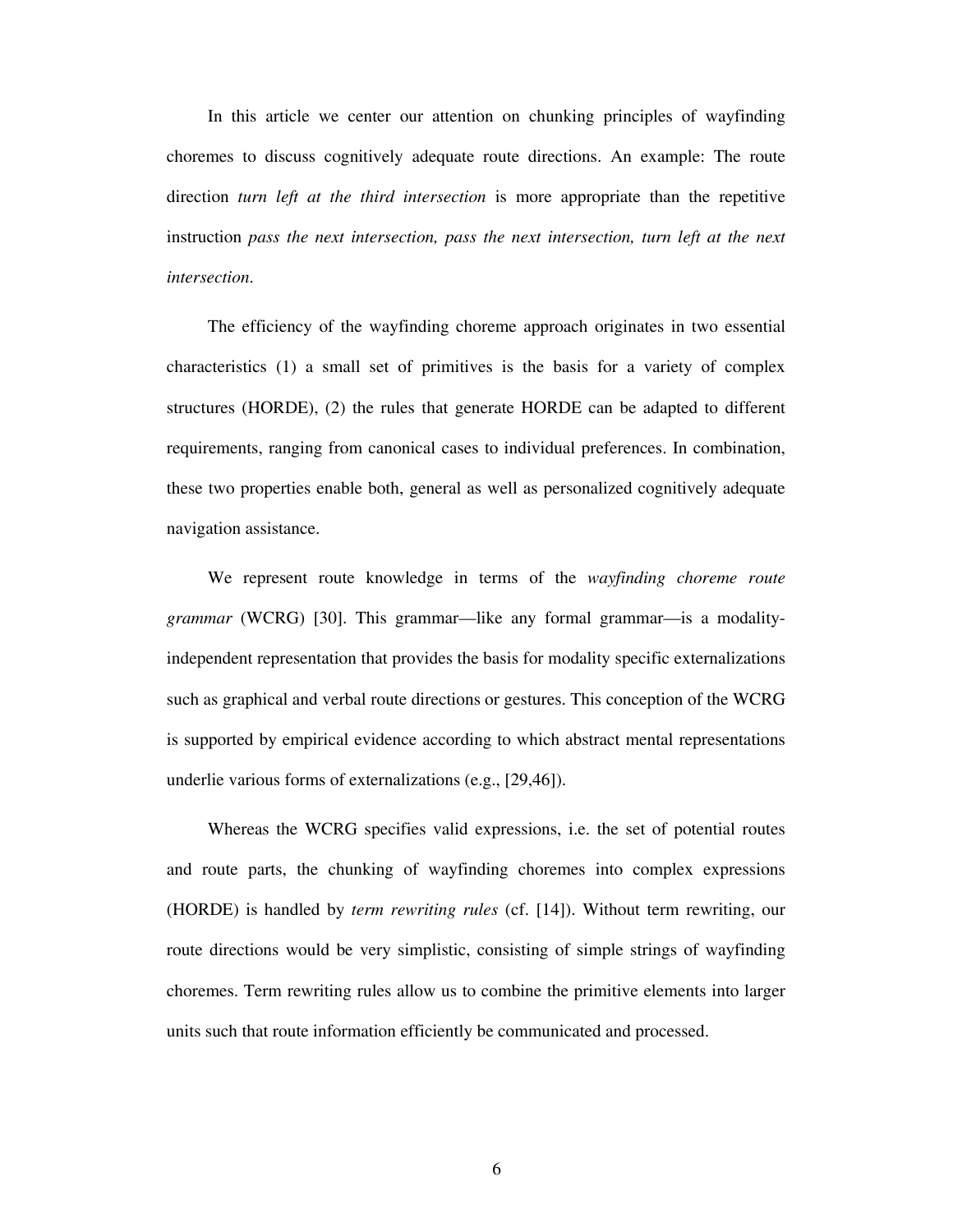## **2 The Wayfinding Choreme Theory**

The notion of wayfinding choremes as introduced in [30] is motivated by the French geographer Brunet [5,6] who proposed a limited set of abstract models of geographic phenomena, which he termed *choremes*. *Choreme* is a made-up word taken from the root of the Greek expression for space, *chor-*, and the suffix –*eme*. By this combination Brunet indicated his goal: the creation of a language for space. He in fact devised a language for maps and map design on a conceptual level, also known as *metacartography* [39]. In analogy, wayfinding choremes are defined as a limited set of mental conceptualizations of primitive functional wayfinding and route direction elements.

#### **2.1 General Characteristics of Wayfinding Choremes**

Following the Chomskian differentiation [9] between Internal and External language (Iand E-language), two types of wayfinding choremes are distinguished: I–wayfinding choremes and E–wayfinding choremes.

I–wayfinding choremes are abstract mental concepts underlying route directions and wayfinding in all possible modalities; they are modality neutral. In contrast, E– wayfinding choremes are modality specific external representations of I–wayfinding choremes that are used in different modalities, for example, in the graphical or verbal modality.<sup>2</sup> I-wayfinding choremes are accessible via their externalizations. However, Ewayfinding choremes are not homomorphous to I-wayfinding choremes: E-wayfinding choremes in different modalities vary from one another. Graphical externalizations are by their very nature spatially specific because their instantiation requires fixing all configurational parameters such as the orientation of the branches of an intersection and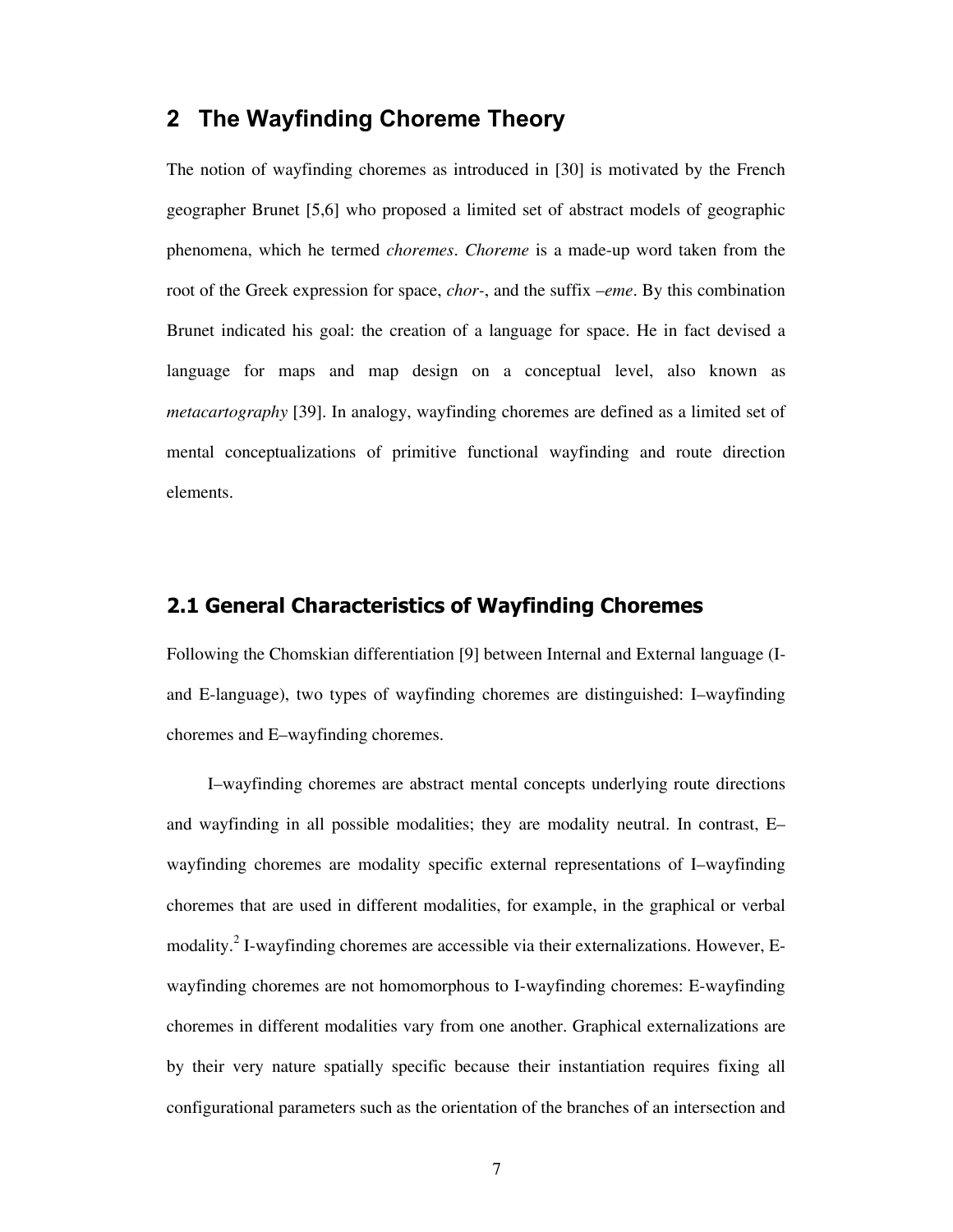the angles between them.<sup>3</sup> In this sense every graphical externalization of an Iwayfinding choreme instantiates exactly one of the various visualization possibilities. Verbal E-wayfinding choremes, however, are spatially underspecified. Due to their propositional format they are themselves abstractions over a variety of spatial configurations.

Wayfinding choremes are functional primitives of direction (turning) concepts at decision points and conceptualize actions, i.e., which direction to take at an intersection, rather than structures, i.e. the spatial layout (or the conceptualization thereof) into which the action is embedded. The actions that have to be carried out or conceptualized in wayfinding and route directions demarcate functionally relevant parts of the underlying structure.

A small set of wayfinding choremes (see section 2.2) suffices to characterize most routes, route directions, and wayfinding actions. They can be combined to higher order route direction elements (HORDE). This chunking of wayfinding choremes to HORDE is explained in section 3.

#### **2.2 The Set of Wayfinding Choremes**

Following models of qualitative spatial reasoning [27,11] we assume an 8-sector model from which an 8-direction model can be derived by determining the bisecting lines of each sector. This model is a simplification that needs to be refined further as people may tend to use more than 8 sectors and sectors may not be equally sized (cf. [38,32]). However, for formal simplicity we confine ourselves to an 8-direction model here. It is also the case that a more refined model that integrates more sectors and that leads to a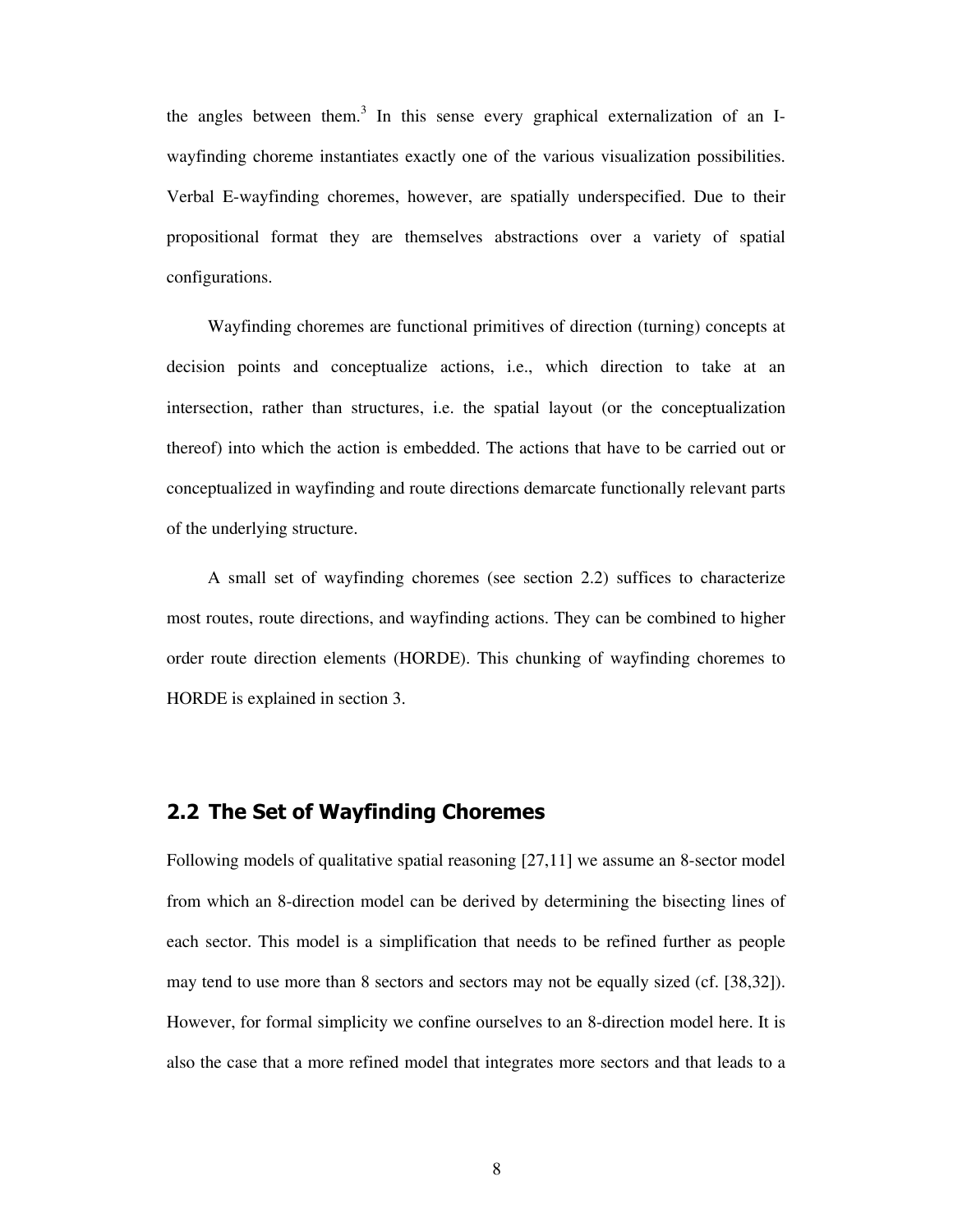higher number of wayfinding choremes will not change the general approach taken in the wayfinding choreme theory.



Figure 1. The 8-sector model (left part) and the derived 8-direction model (right part).

In an 8-direction model each sector is represented by 45° increments for prototypical directions (see Fig. 1). In a route direction context, however, people generally do not conceptualize possible directions as vectors that originate from the center of a decision point, i.e. the point that corresponds to the location where the branches of the intersection meet. Rather, one route segment—the one that a navigator is on—is singled out as the *reference direction.* On entering the intersection, the reference direction branch is combined with the subsequent branch, namely the branch that coincides with the direction to be chosen next (see Fig. 2). That people use these prototypical 45˚ directions has been confirmed in behavioral experiments [30].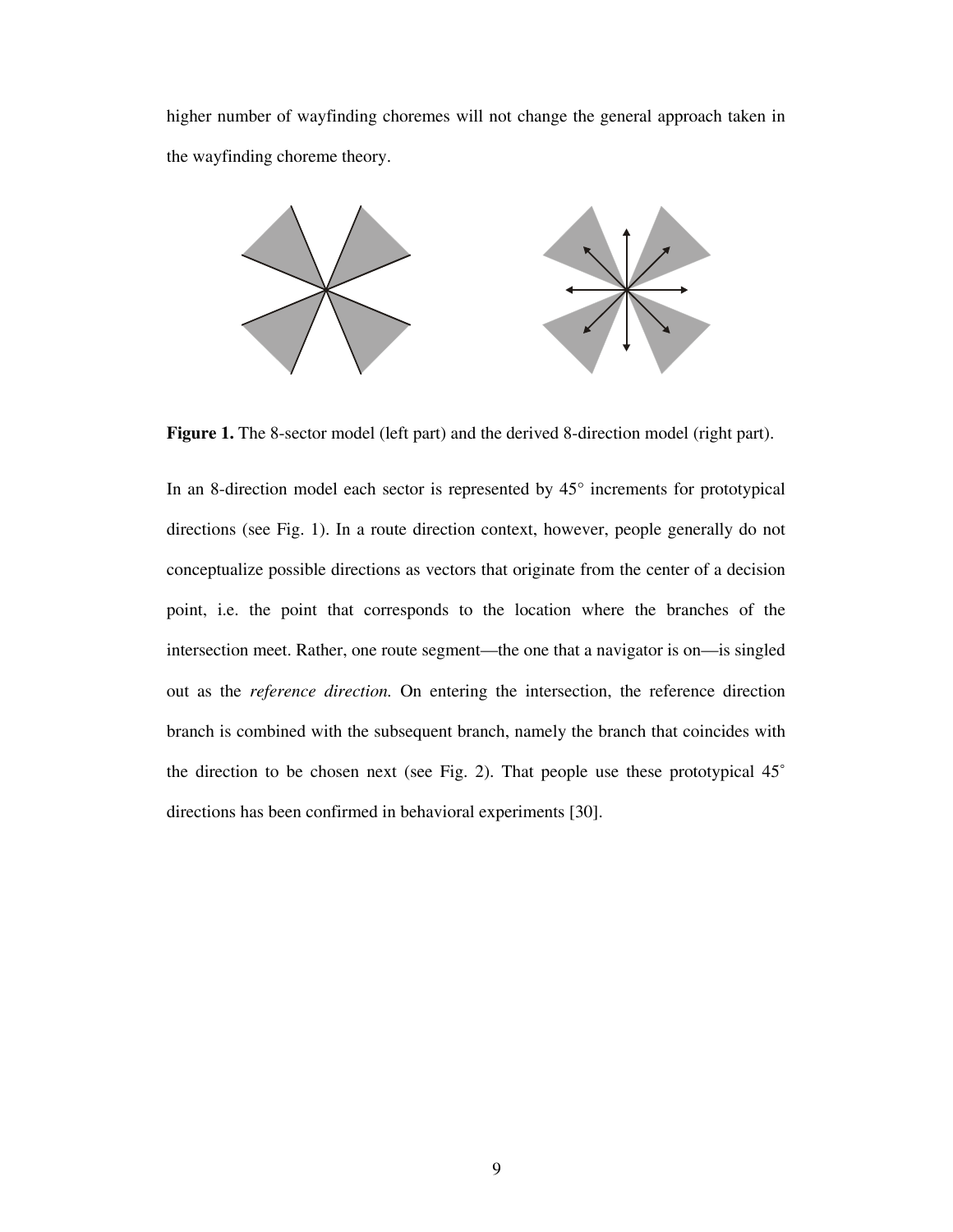

**Figure 2.** Seven potential directions based on an 8-direction model for a route direction context.

Seven directions are available for conceptualizing goal-oriented actions (i.e. turning or going straight). The reference direction perspective delineates the functionally relevant parts of the spatial configuration and therefore it is congruent with both the functional perspective of wayfinding choreme theory and a body of behavioral findings (e.g., [13,36]). In particular, our approach is based on the finding that decision points are the most vital elements of routes and route directions (e.g.,  $[1,12]$ ). The fundamental distinction between structure and function further enhances the prominence of decision points in that they play a pertinent role in the segmentation of the route a as goaldirected behavior.

Moreover, the wayfinding choreme theory models the canonical situations that the reference direction itself—i.e. turn around and go back—is less likely to be chosen as a possible continuation of the route than any of the other branches. Therefore, the reference direction perspective leads to a modification of established direction models used in the AI community (cf. [18,27]), where the concept BACK is treated on a par with the other direction concepts at a decision point. Yet, for goal-oriented movements turning back actions play a secondary role. Consequently, we do not include the special case of the concept BACK into the characterization at this point.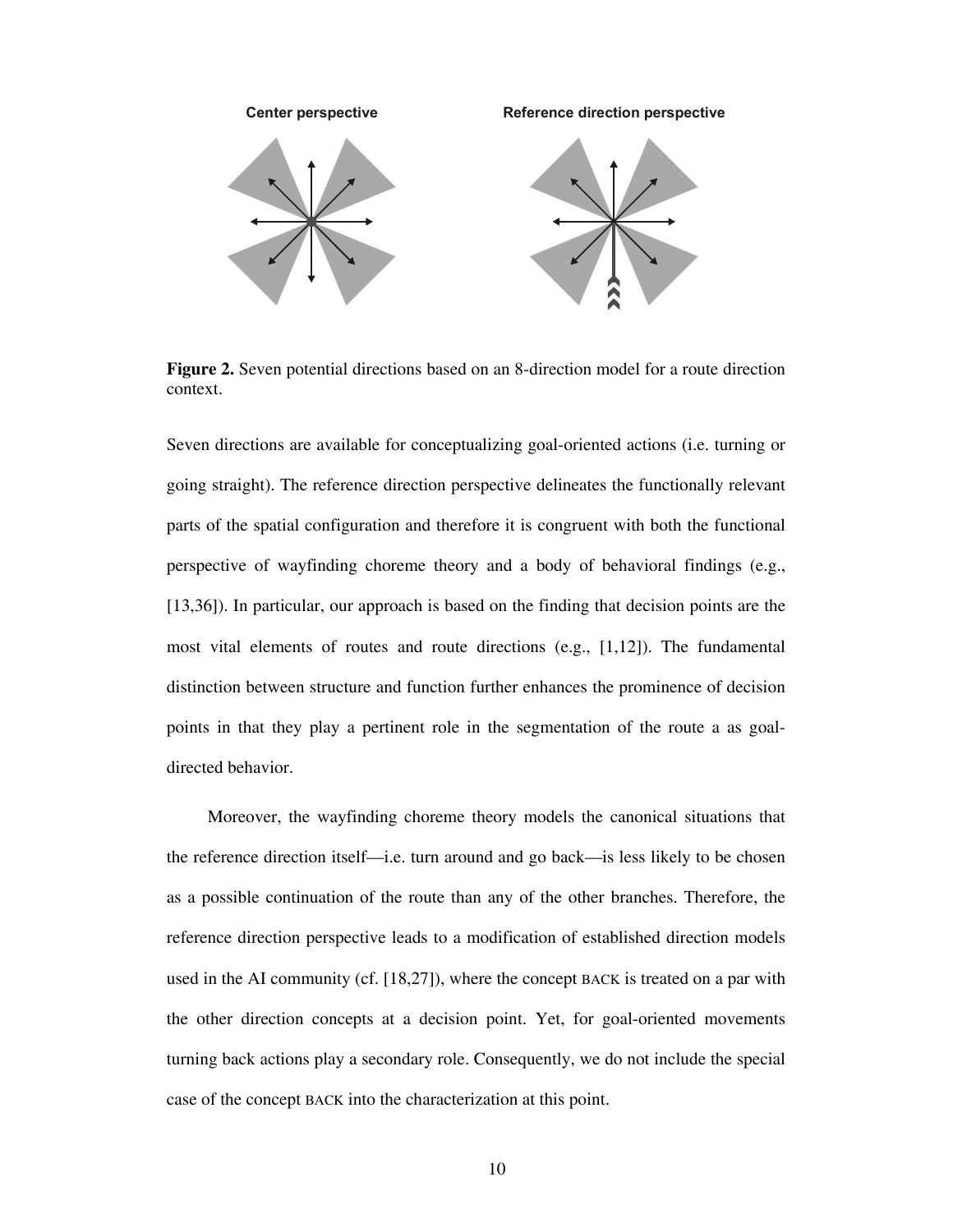In sum, wayfinding choremes are extracted from the  $(7+1)$ -direction model based on the reference direction perspective: Seven potential directions conceptualized in combination with the reference direction result in seven wayfinding choremes:  $wc_{sr}$ ,  $wc_r$ ,  $wc_s$ ,  $wc_s$ ,  $wc_{hl}$ ,  $wc_l$ ,  $wc_s$  (see Fig. 3). Their (pseudo-) linguistic externalizations are *sharp right*, *right*, *half right*, *straight*, *half left*, *left*, *sharp left.*



**Figure 3.** The seven wayfinding choremes: their conceptualization as linguistic externalization (top), the grammatical notation used (middle), and their graphical externalization (bottom).

Subsequently, the seven wayfinding choremes are organized in hierarchical categories according to findings from behavioral experimental work (e.g., [17]). The first major differentiation discerns between *turning concepts*—wayfinding choremes that are associated with a change of direction—and *non-turning concepts*—wayfinding choremes that do not involve a direction change. The first category comprises two subcategories: *standard turns* and *modified turns*. Standard turns are represented by the choremes RIGHT (wc<sub>r</sub>) and LEFT (wc<sub>1</sub>). Modified turns signify a modification of a standard turn: SHARP or HALF; the corresponding wayfinding choremes are SHARP RIGHT (WC<sub>Sr</sub>), HALF RIGHT (WC<sub>hr</sub>), HALF LEFT (WC<sub>hl</sub>), and SHARP LEFT (WC<sub>Sl</sub>). All six turning wayfinding choremes assume decision points at which a direction change takes place, also abbreviated as (DP+). The class of non-turning wayfinding choremes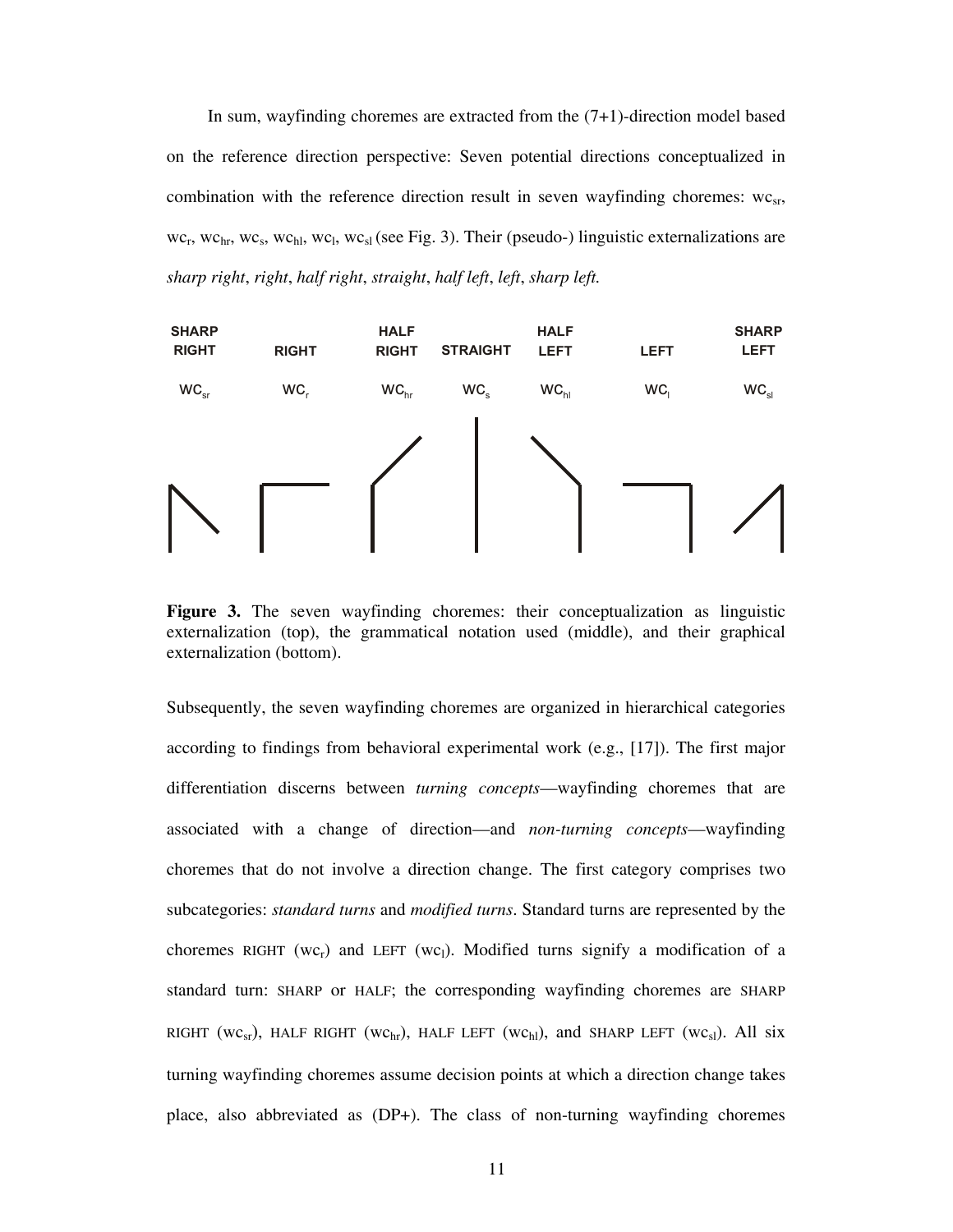comprises the wayfinding choreme STRAIGHT,  $wc_s$ , which plays a crucial role for the chunking of wayfinding choremes (Section 3). STRAIGHT does not need a direction change at decision points, abbreviated as (DP-). The hierarchical categories of wayfinding choremes and their respective abbreviations are:

• Turning concepts

**S**tandard **T**urning **C**oncept (<STC>), **M**odified **T**urning **C**oncept (<MTC>),

• Non turning concepts

**N**on-**T**urning **C**oncept (<NTC>).

• Special concepts

BACK (no orientation change wrt. the underlying spatial structure but complete direction change)

Table 1 provides a categorization of the turning and non-turning wayfinding choremes (note that both standard turns and STRAIGHT are standard actions and thus appear in the same column).

**Table 1.** Three categories of standard and modified wayfinding choremes

|             | standard (turns)               | modified turns                                               |
|-------------|--------------------------------|--------------------------------------------------------------|
| turning     | $wc_r$ , $wc_l$ ( <stc>)</stc> | $WC_{sr}$ , $WC_{hr}$ , $WC_{hl}$ , $WC_{sl}$ ( <mtc>)</mtc> |
| non-turning | $wc_s$ ( <ntc>)</ntc>          |                                                              |

These categorizations are accounted for in the wayfinding choreme route grammar WCRG; wayfinding choremes constitute the terminals for the category <DecisionPoint>.

#### $\leq$ DecisionPoint> ::=  $\leq$ STC>  $| \leq$ NTC>  $| \leq$ MTC>

In this way, valid combinations of wayfinding choremes are provided (cf. [30]). However, a grammar only states which combinations of wayfinding choremes are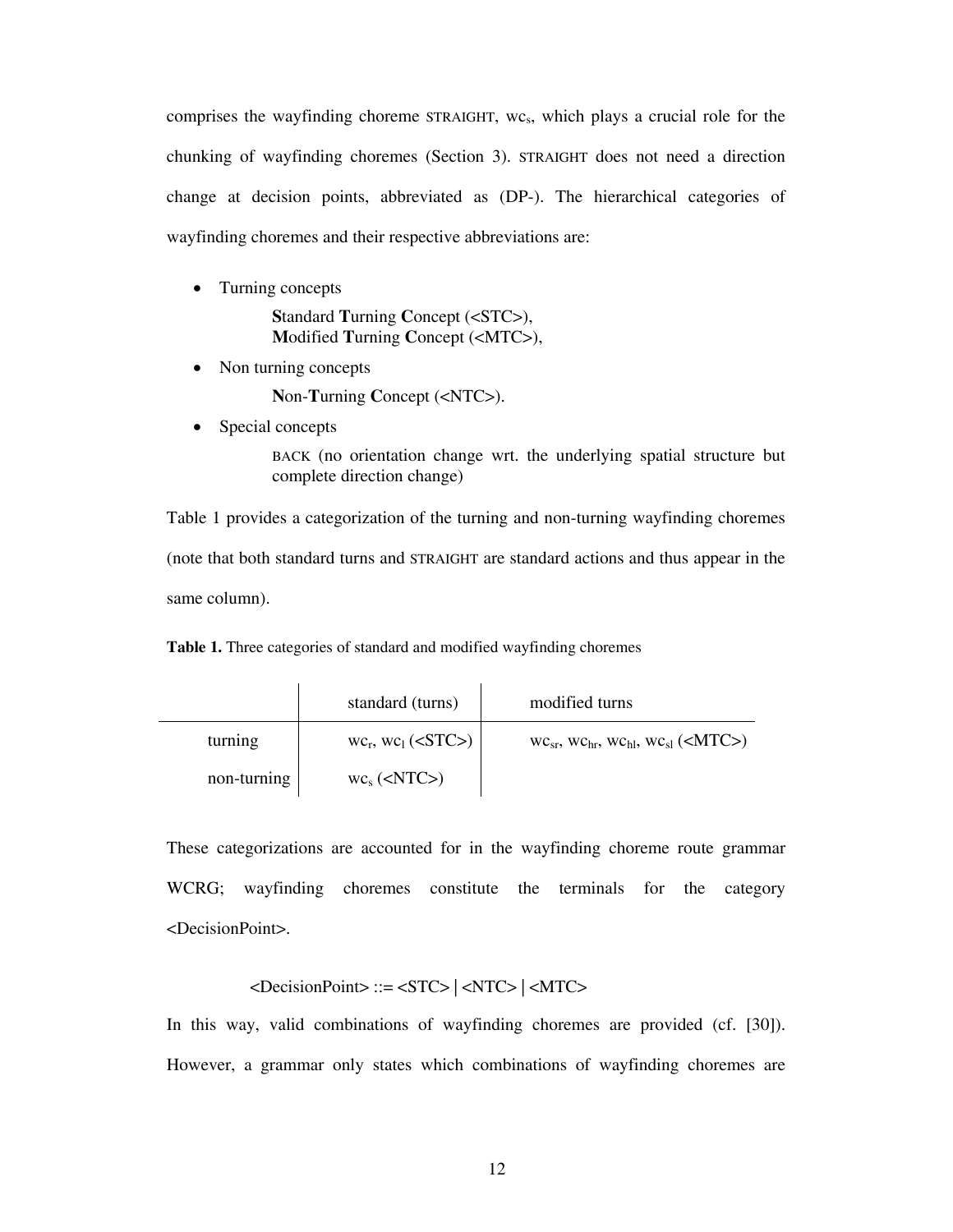valid, whereas term rewriting rules generate higher order route direction elements (HORDE).

## **3 Combining Wayfinding Choremes (HORDE): Term Rewriting**

HORDE denotes the functional (rather than the structural) chunking of wayfinding choremes: HORDE are *route elements* defined from the perspective of route direction and wayfinding tasks rather than *path elements* defined by the physical and spatial characteristics of the spatial configuration (*the path*). In contrast to the structural perspective, the functional perspective has the advantage of focusing the characterization of routes on the information that is essential for the task at hand.

In this section, we detail how wayfinding choremes can be chunked to higher order route direction elements using term rewriting rules. Term rewriting rules allow us to specify *canonical cases*—structuring route information on a general basis—and to model *personalized rules*—reflecting individual cognitive styles in accordance with different contexts. In addition, we show how, for example, turning restrictions can be handled efficiently by the wayfinding choreme approach.

In general, a formal language is determined by its strings over a finite alphabet. The rules to generate well-defined words in a language can be defined by a grammar, in our case the WCRG as introduced and explicated in [30]. For the WCRG the set of wayfinding choremes constitute the grammar's finite alphabet. Formally, a route is described by its corresponding route string R of wayfinding choremes, for example,

 $R := wc_swc_swc_rwc_swc_{sr}wc_rwc_swc_swc_swc_swc_swc_r$ 

13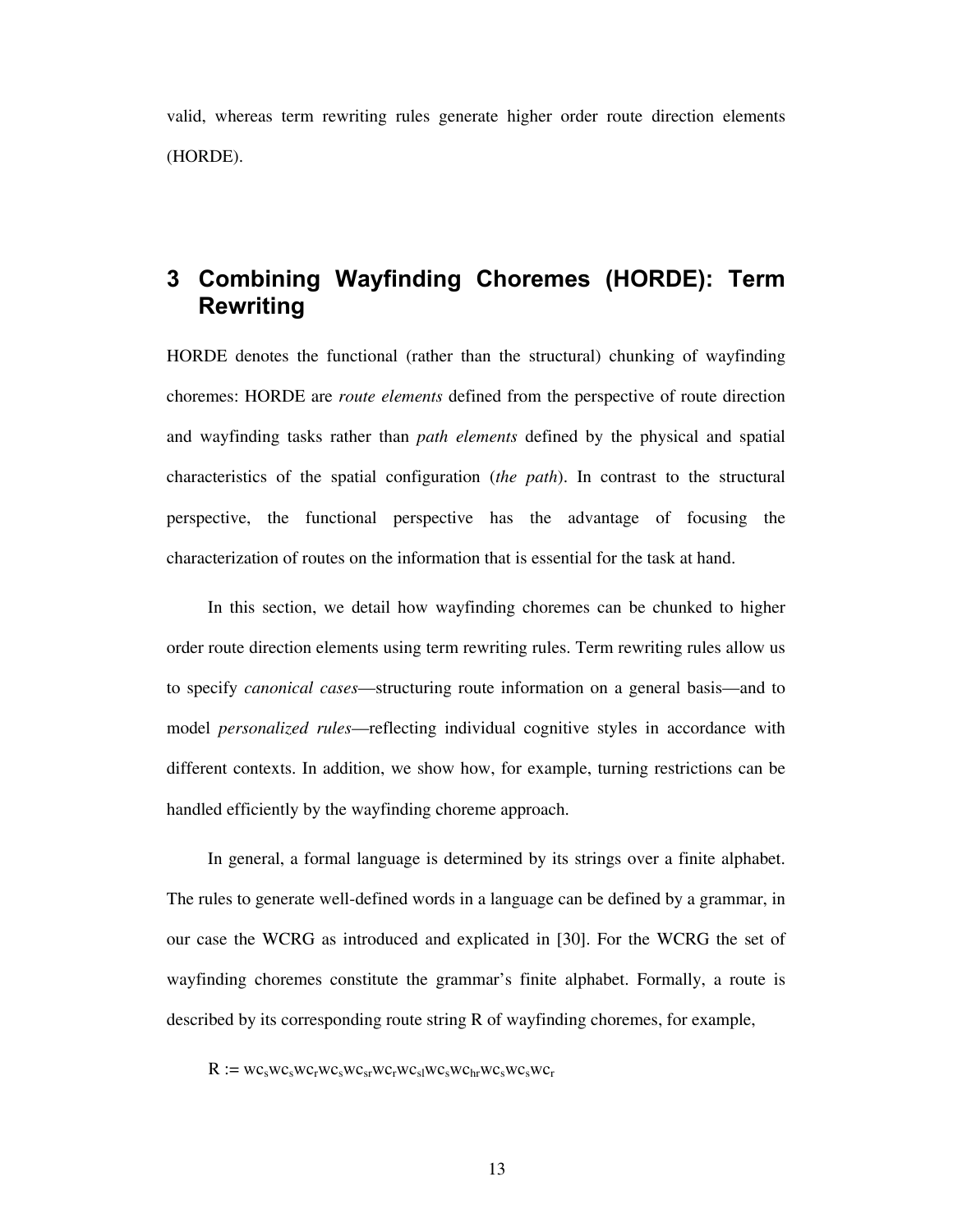From the route string R HORDE can be identified as substrings. For instance, the conceptualization of a spatial configuration corresponding to the natural language expression *turn right at the third intersection* is a concatenation of the following three wayfinding choremes:  $wc$ <sub>s</sub>wc<sub>s</sub>wc<sub>r</sub>. Whereas valid combinations of wayfinding choremes are specified by the WCRG, their chunking to HORDE is modeled by *term rewriting* [14].

This method has recently been introduced as an efficient tool for modeling terrain silhouettes as linear structures by employing a limited set of shape primitives [34]. Assuming that linear entities can be characterized by a small number of primitives, term rewriting can be used for modeling route information. We proceed in two steps: First, we show how route information is processed by term rewriting in canonical situations (section 3.1), and, subsequently, we specify term rewriting rules to handle (a) additional HORDE (section 3.2) and (b) personalized wayfinding assistance (section 3.3).

## **3.1 Processing Canonical Route Information by Term Rewriting**

Let R denote a string of wayfinding choremes representing a route. Each two wayfinding choremes that are not of the same type are functionally different, for example  $wc_s \neq wc_r$ ; each two wayfinding choremes of the same type are functionally equivalent, for example wc<sub>s</sub>  $\approx$  wc<sub>s</sub>. To obtain HORDE from R, the string is processed sequentially, i.e. the rules defined below are processed in the order given. Each rule is repeatedly applied to the complete route string before the next rule is used.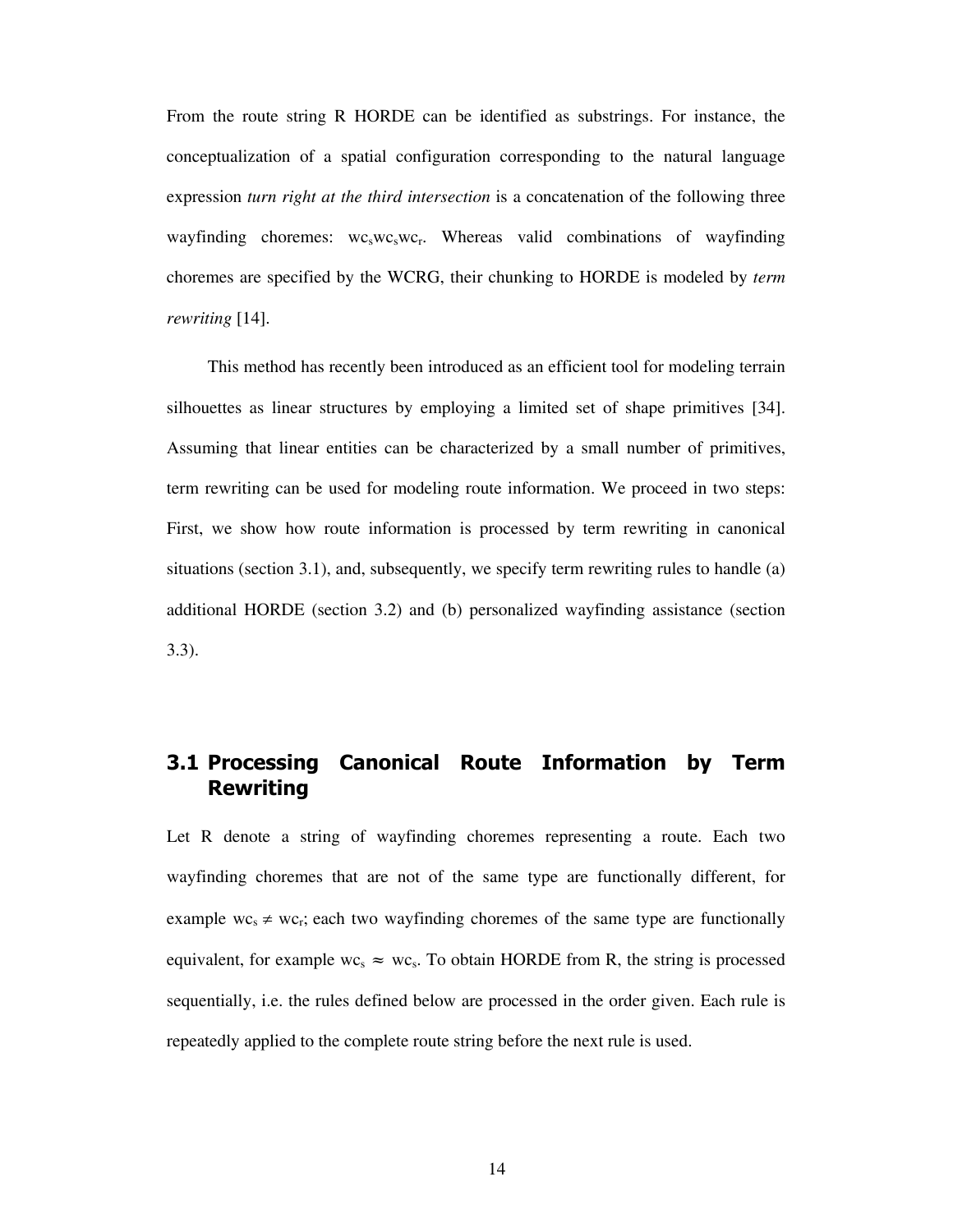The first set of rules handle the extraction of HORDE, in which functionally **d**ifferent **w**ayfinding **c**horemes are chunked, abbreviated here as **dwc** (see section 3.1.1). The second set of rules applies to the chunking of functionally **e**quivalent **w**ayfinding **c**horemes, **ewc** (section 3.1.2).

#### **3.1.1 Chunking Functionally Different Wayfinding Choremes: The Influence of Structure and Routemarks on Chunking Route Information**

We start with two clear-cut cases: a string of one or more STRAIGHT wayfinding choremes is followed by a TURNING wayfinding choreme (<STC>, or <MTC>) that is unmistakably identified either by a T-intersection whose alignment makes any further forward movement impossible or by a salient routemark (see Fig. 4) [31].



Figure 4. Unambiguous functional segmentation: TURNING wayfinding choreme with T-intersection or salient routemark.

Spatial situations of this kind bear the possibility to form large chunks. In their canonical treatment there is no restriction on the number of  $wc_s$  in a route term that may precede the unambiguously identified turning wayfinding choreme (cf. [37]).

The rule (D1) characterizes the case where a routemark is present at the turning wayfinding choreme: n denotes any natural number; tc comprises the two categories of turning wayfinding choremes, i.e. STC (Standard Turning Concepts) and MTC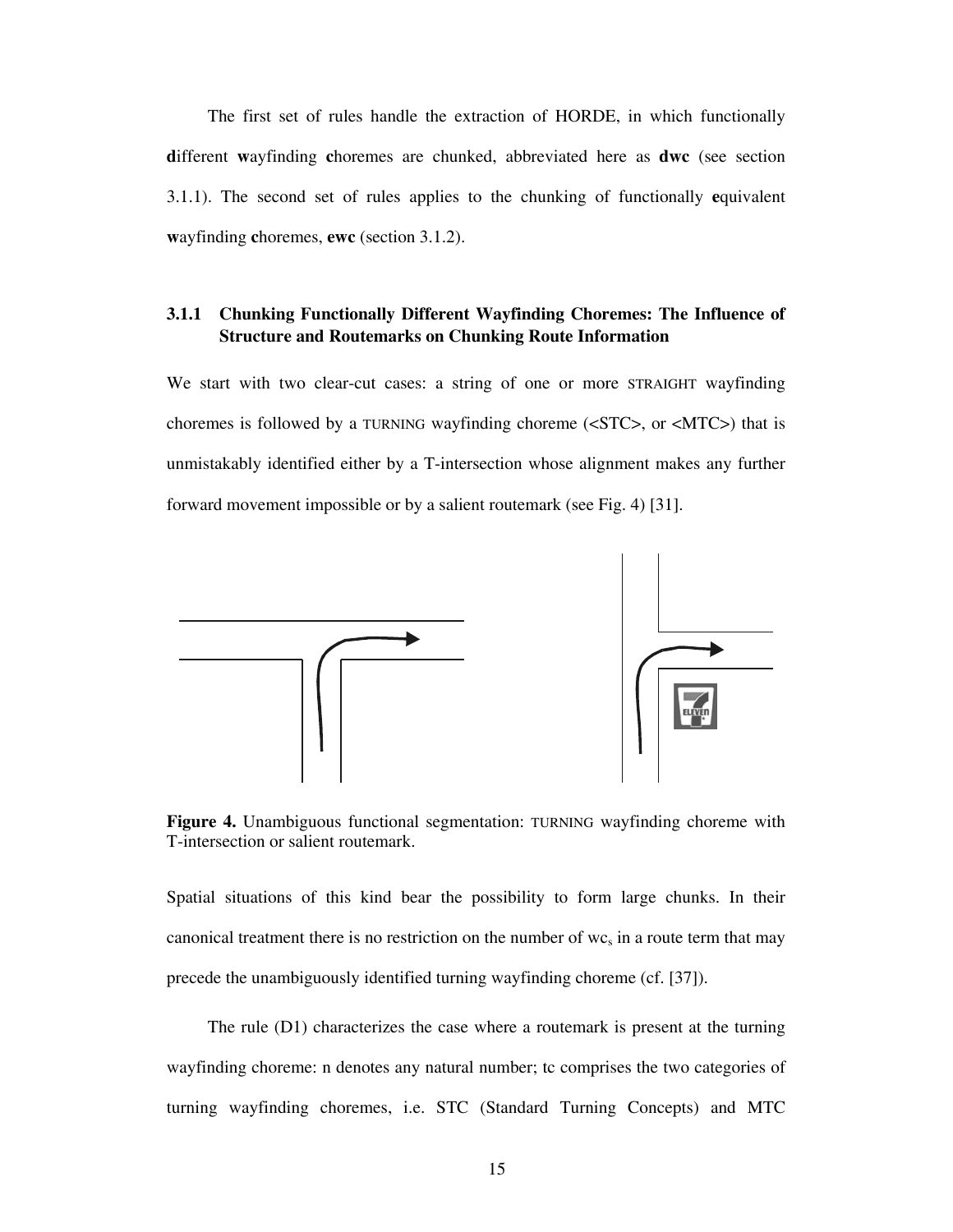(Modified Turning Concepts). Similarly, the rule (D2) applies to T-intersections. For Tintersections the turning concepts are restricted to the standard turning concepts, i.e. LEFT and RIGHT.

$$
\text{(D1)} \quad \underbrace{\left(wc_{s}wc_{s}\cdots wc_{s}\right)}_{n-\text{times}}tc^{R+} \rightarrow dwc^{R+} \quad n \in \text{IN}, \quad tc^{R+} \in
$$

$$
\{\langle \mathcal{S} \mathcal{T} \mathcal{C}^{\mathsf{R+}} \rangle, \langle \mathcal{M} \mathcal{T} \mathcal{C}^{\mathsf{R+}} \rangle, \mathcal{D} \mathcal{E} \mathcal{S} \mathcal{A} \mathcal{A} \mathcal{B} \mathcal{B} \mathcal{B} \mathcal{B} \mathcal{B} \mathcal{B} \mathcal{B} \mathcal{B} \mathcal{B} \mathcal{B} \mathcal{B} \mathcal{B} \mathcal{B} \mathcal{B} \mathcal{B} \mathcal{B} \mathcal{B} \mathcal{B} \mathcal{B} \mathcal{B} \mathcal{B} \mathcal{B} \mathcal{B} \mathcal{B} \mathcal{B} \mathcal{B} \mathcal{B} \mathcal{B} \mathcal{B} \mathcal{B} \mathcal{B} \mathcal{B} \mathcal{B} \mathcal{B} \mathcal{B} \mathcal{B} \mathcal{B} \mathcal{B} \mathcal{B} \mathcal{B} \mathcal{B} \mathcal{B} \mathcal{B} \mathcal{B} \mathcal{B} \mathcal{B} \mathcal{B} \mathcal{B} \mathcal{B} \mathcal{B} \mathcal{B} \mathcal{B} \mathcal{B} \mathcal{B} \mathcal{B} \mathcal{B} \mathcal{B} \mathcal{B} \mathcal{B} \mathcal{B} \mathcal{B} \mathcal{B} \mathcal{B} \mathcal{B} \mathcal{B} \mathcal{B} \mathcal{B} \mathcal{B} \mathcal{B} \mathcal{B} \mathcal{B} \mathcal{B} \mathcal{B} \mathcal{B} \mathcal{B} \mathcal{B} \mathcal{B} \mathcal{B} \mathcal{B} \mathcal{B} \mathcal{B} \mathcal{B} \mathcal{B} \mathcal{B} \mathcal{B} \mathcal{B} \mathcal{B} \mathcal{B} \mathcal{B} \mathcal{B} \mathcal{B} \mathcal{B} \mathcal{B} \mathcal{B} \mathcal{B} \mathcal{B} \mathcal{B} \mathcal{B} \mathcal{B} \mathcal{B} \mathcal{B} \mathcal{B} \mathcal{B} \mathcal{B} \mathcal{B} \mathcal{B} \mathcal{B} \mathcal{B} \mathcal{B} \mathcal{B} \mathcal{B} \mathcal
$$

(D2) 
$$
\underbrace{(wc_swc_s\cdots wc_s)}_{n-times}stc^T \rightarrow dwc^T \qquad n \in IN, stc^T \in
$$

$$
\{wc^T_r, wc^T_l\}
$$

If neither a routemark nor a T-intersection is present at a turning wayfinding choreme, further structuring of the route relies on alternate mechanisms. The easiest instances are those where only one or two wayfinding choremes of type STRAIGHT precede a turning wayfinding choreme and no additional information about the intersections is available. An example is the sequence of two wayfinding choremes STRAIGHT and a turning wayfinding choreme, which can be verbalized as *turn right at the third intersection*. The corresponding rules for 3 and 2 chunked primitives are given in (D3) and (D4).

(D3) 
$$
wc_swc_stc \rightarrow dwc^{3tc}
$$
  $tc \in \{\langle NTC \rangle, \langle MTC \rangle\}$   
(D4)  $wc_stc \rightarrow dwc^{2tc}$   $tc \in \{\langle NTC \rangle, \langle MTC \rangle\}$ 

Given the case that a sequence of more than two wayfinding choremes STRAIGHT is terminated by a turning wayfinding choreme and no additional information is available, it is possible to adopt further chunking principles. Since the corresponding rules—(D5) and (D6)—apply to functionally equivalent wayfinding choremes, they are detailed in section 3.1.2.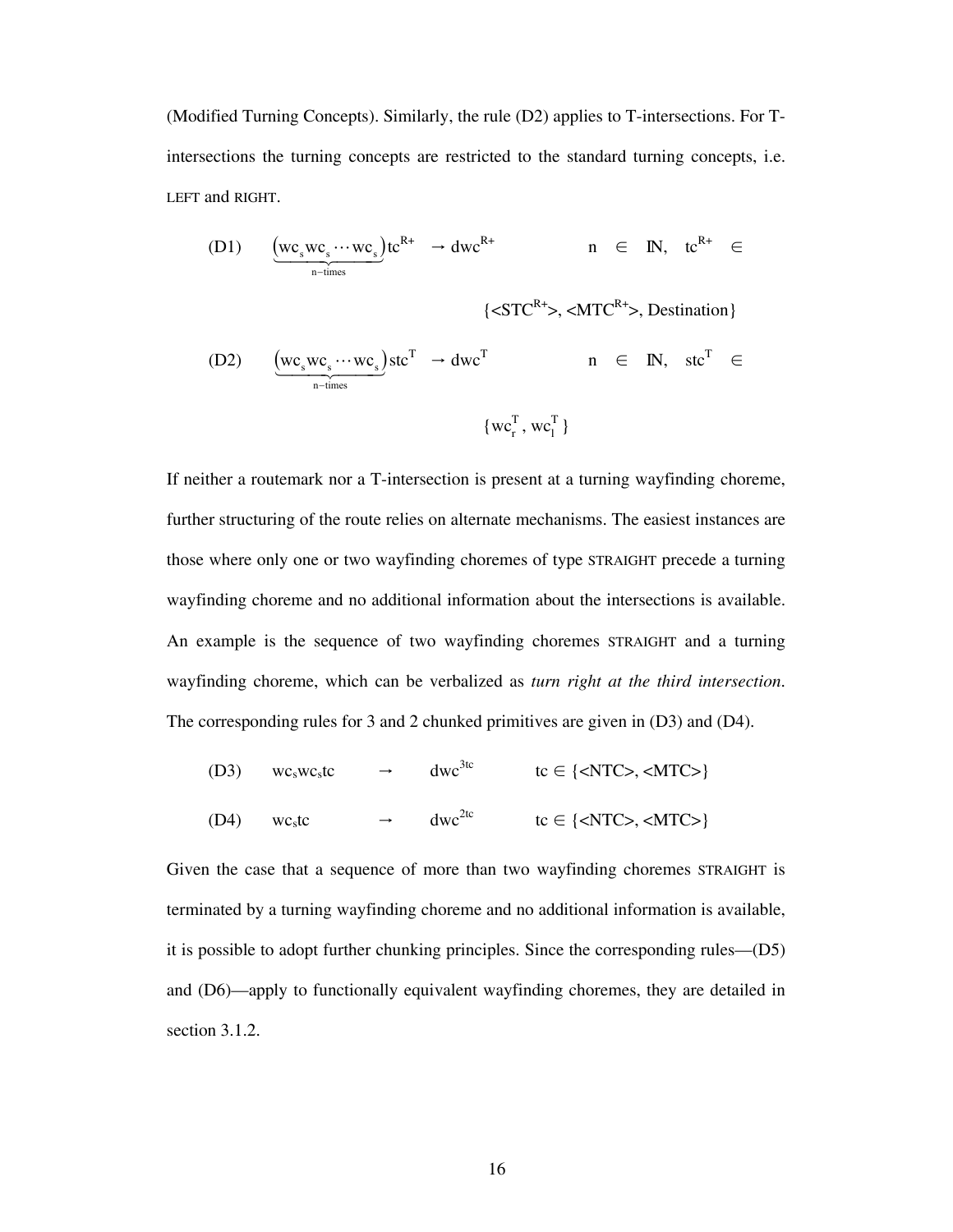Chunking by routemarks depends on the properties of the routemark as such (e.g., [42,16]) as well as on functionally induced conceptualizations where the localization of routemarks is understood in relation to the orientation of the wayfinder [30], for example, *turn right after the post office* versus *turn right before the post office*.

#### **3.1.2 Chunking Functionally Equivalent Wayfinding Choremes**

The chunking of functionally **e**quivalent **w**ayfinding **c**horemes, abbreviated as **ewc,**  enables further HORDE. The following rules are applied to a route string R after combinations using dwc rules are identified. (D5) specifies the rule to aggregate three times STRAIGHT into one chunk, (D6) the rule for two times STRAIGHT. Applying the rules in the correct order is necessary to obtain larger chunks.

| (D5) | $WC_sWC_sWC_s$                  | $\rightarrow$ | dwc <sup>3s</sup> |
|------|---------------------------------|---------------|-------------------|
| (D6) | WC <sub>s</sub> WC <sub>s</sub> | →             | dwc <sup>2s</sup> |

In general, combinations of two or three functionally equivalent wayfinding choremes to a HORDE are allowed for as canonical cases. Combining several turning concepts in chunks corresponding to expressions such as *turn two times right*. The combination of modified turning concepts is, however, restricted to two identical turns immediately following each other. The order of their processing is given by the rules (E1) to (E8).

The combination of three (E1) and two (E2) subsequent right turns:

| (E1) | $WCrWCrWCr$                     | $\longrightarrow$ | $ewc_r^{\prime}$ |
|------|---------------------------------|-------------------|------------------|
| (E2) | WC <sub>r</sub> WC <sub>r</sub> |                   | $ewc^2$          |

The combination of three (E3) and two (E4) subsequent left turns:

(E3)  $wc_1wc_1wc_1$  →  $ewc_1^3$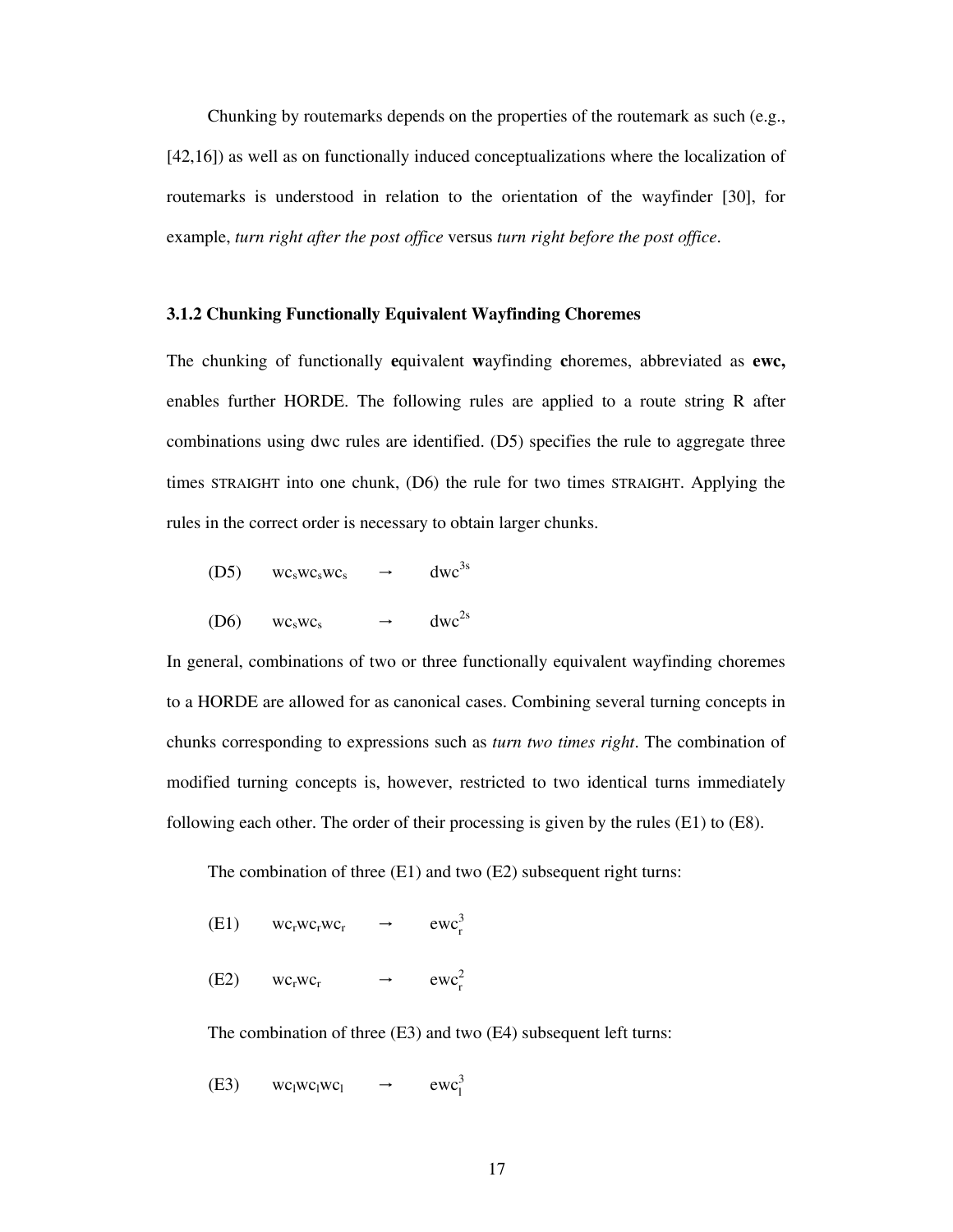(E4)  $wc_1wc_1$   $\rightarrow$   $ewc_1^2$ 

The combination of two sharp right (E5) and two sharp left (E6) turns:

| (E5) | $WC_{ST}WC_{ST}$ | $\rightarrow$ | ewc <sub>sr</sub> <sup>2</sup> |
|------|------------------|---------------|--------------------------------|
| (E6) | $WC_{sl}WC_{sl}$ | $\rightarrow$ | $ewc_{sl}^2$                   |

The combination of two half right (E7) and two half left (E8) turns:

- (E7)  $wc_{hr}wc_{hr} \rightarrow ewc_{hr}^2$
- (E8)  $wc_{hl}wc_{hl} \rightarrow ewc_{hl}^2$

To illustrate these rules, we detail the procedure with an example illustrated in Fig. 5. The first step is to represent the route as a string of wayfinding choremes. This is accomplished by assigning to every decision point the corresponding wayfinding choreme according to the (7+1)-direction model. The route string R represents the route depicted in Fig. 6 using wayfinding choremes.

$$
R := \n\begin{array}{lll}\nwc_swc_swc_swc_swc_swc_swc_swc_l^Twc_swc_rwc_swc_swc_r^R*wc_l\\
wc_lwc_rwc_rwc_swc_l\n\end{array}
$$

At first, rules (D1) and (D2) identify substrings of R. The substrings can be chunked due to additional information available at turning wayfinding choremes that are preceded by wc<sub>s</sub>.

$$
R := \qquad wc_swc_swc_r dwc^Twc_swc_r dwc^{R+}wc_lwc_lwc_rwc_rwc_cwc_swc_l
$$

Rules (D3) and (D4) simplify the route string to

 $R := \text{dwc}^{3r} \text{dwc}^{T} \text{dwc}^{2r} \text{dwc}^{R+} \text{wc}_1 \text{wc}_1 \text{wc}_r \text{wc}_r \text{dwc}^{2l}$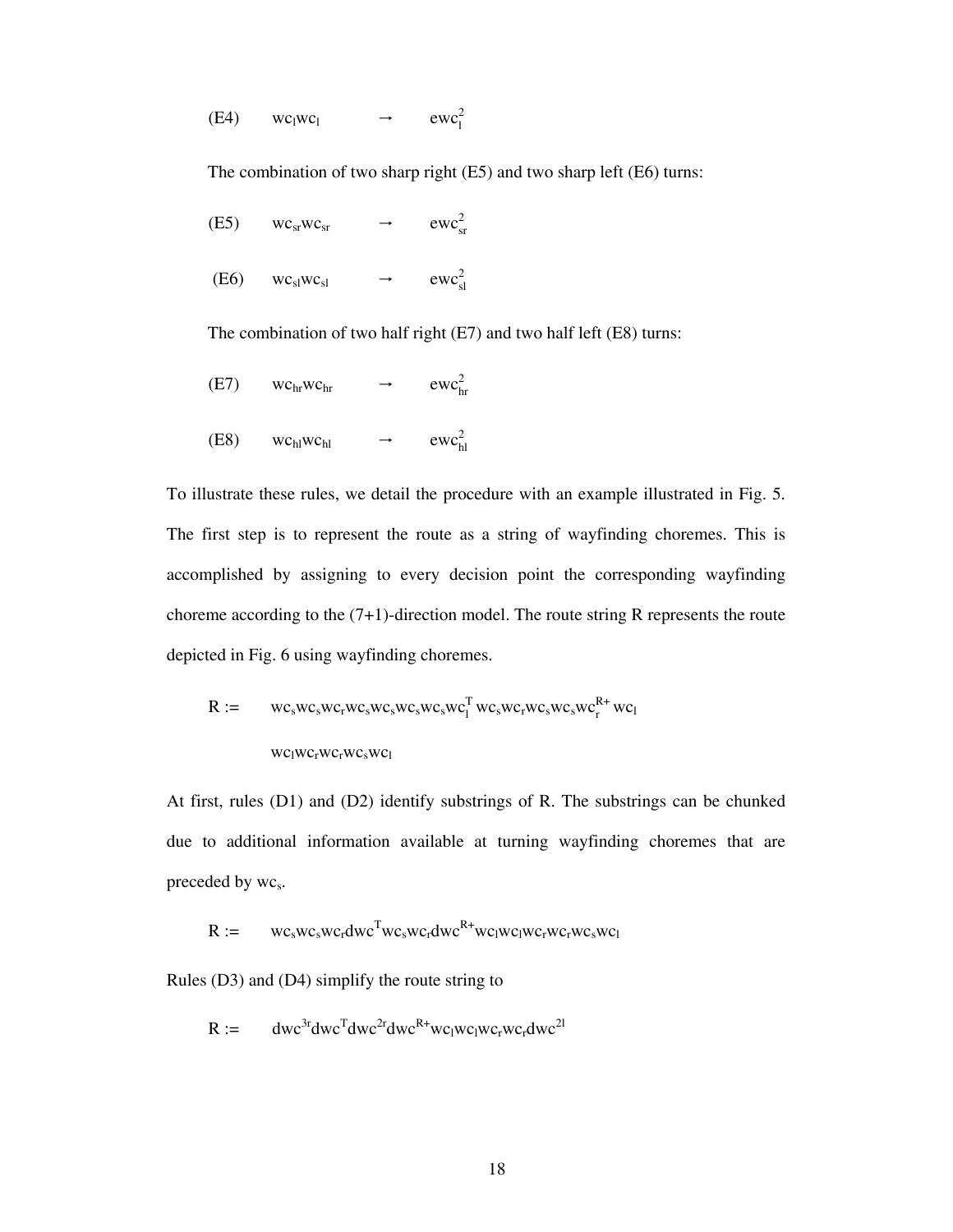Finally, the rules (E1) to (E8) are applied. The result is a characterization of the route that is based on wayfinding choremes but simplifies the route description by using HORDE as much as possible:

$$
R := \quad dwc^{3r} dwc^{T} dwc^{2r} dwc^{R+} ewc_{1}^{2} ewc_{r}^{2} dwc^{2l}
$$



**Figure 5.** Example of a route characterized by chunks of wayfinding choremes

### **3.2 Refinement of HORDE**

We show the potential of this approach by illustrating the integration of two special concepts that are illustrated in Fig. 6; they are to be understood as example cases for a variety of spatial situations: A so called P-TURN resulting from a turning restriction common in many cities, and the concept JOG ABOUT A BLOCK used in grid-shaped street networks in Northern America.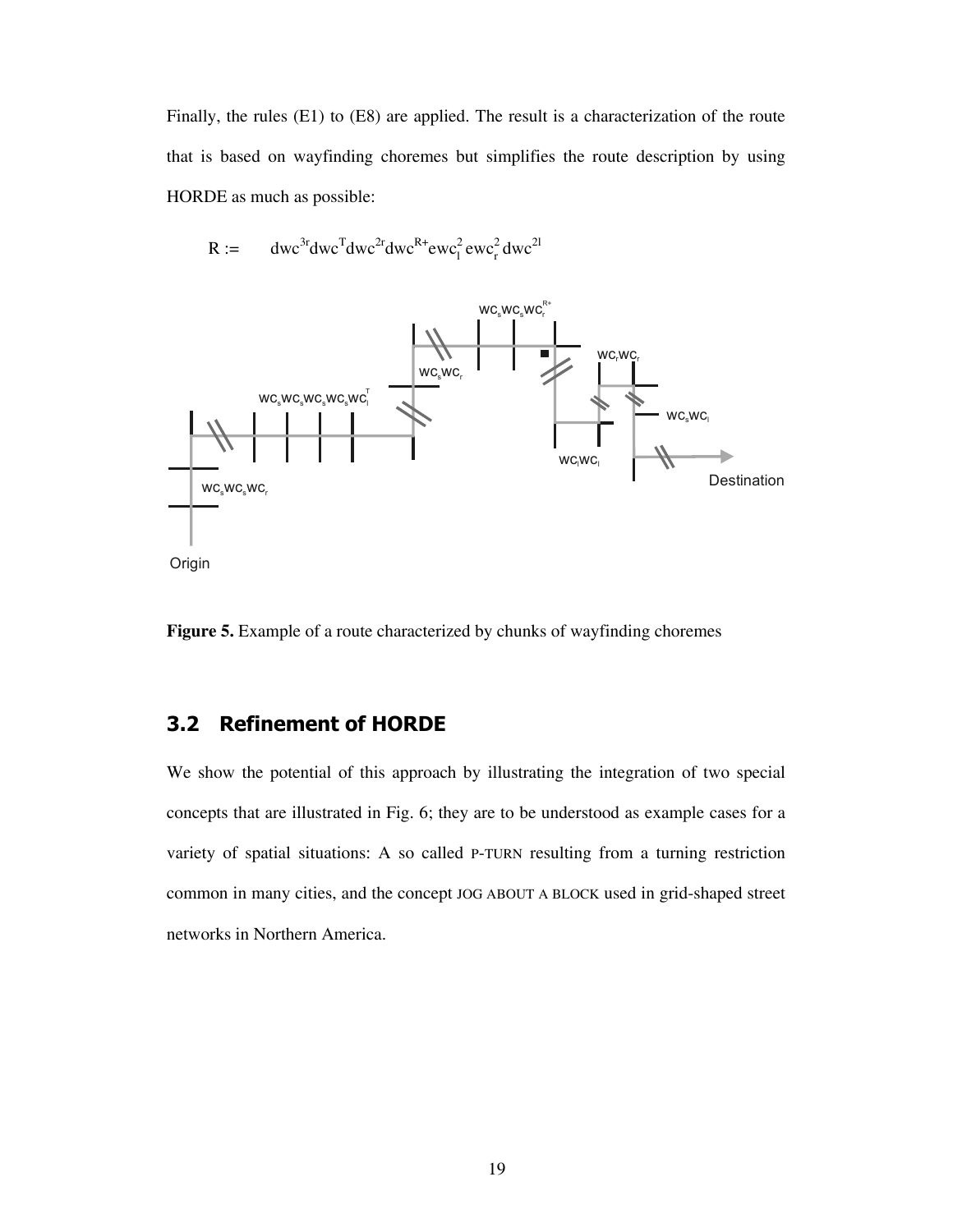

**Figure 6.** The concepts P-TURN and JOG ABOUT A BLOCK

A P-TURN is a spatial situation where a left turn is prohibited but an alternative is given by driving 'around the block'. These situations are not easy to handle formally, for example, in graph notations. To solve this problem, [50] employs a dual graph approach that focuses on the linear structure of a route and allows for the specification of p-turns. Modeling p-turns within the wayfinding choreme approach is unproblematic: a wayfinding choreme STRAIGHT is followed by three wayfinding choremes RIGHT and another wayfinding choreme STRAIGHT, i.e.  $wc$ <sub>s</sub>wc<sub>r</sub>wc<sub>r</sub>wc<sub>r</sub>wc<sub>s</sub>. The resulting P-TURN concept (pt) is formally specified in rule (P1) and can be extracted automatically from a route string. For the term rewriting procedure, it is crucial when this rule is applied. To avoid conflicts with other HORDE, (P1) is processed as the first rule, i.e. before (D1).

 $(P1)$  wc<sub>s</sub>wc<sub>r</sub>wc<sub>r</sub>wc<sub>r</sub>wc<sub>s</sub>  $\rightarrow$  pt

The concept JOG ABOUT A BLOCK is not well defined. It can be used in conjunction with a turning direction, for example, *turn right and jog about a block* (see Fig. 6). In this case, the direction given reflects the conceptualization of a part of a route that could also be described as *make a right zigzag* or *go right and immediately left*. This example shows that it is not always easy to find a suitable and unambiguous externalization for a mental conceptualization. If we assume that *turn right and jog about a block* reflects a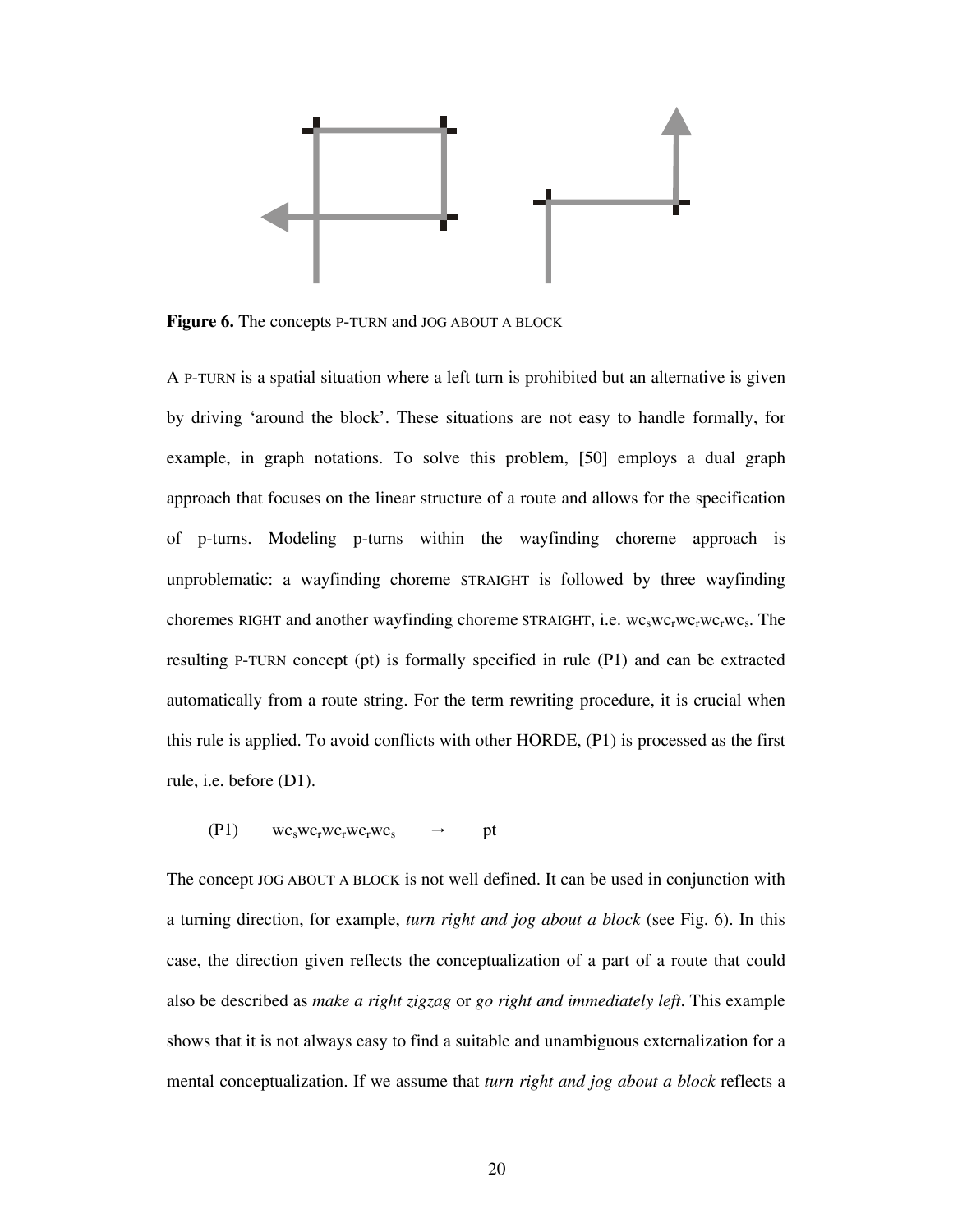zigzag concept and if we furthermore assume that zigzag concepts are appropriate chunks, we can define rules for a LEFT ZIGZAG  $(Z1)$  and for a RIGHT ZIGZAG  $(Z2)$ .

- $(Z1)$  wc<sub>l</sub>wc<sub>r</sub>  $\rightarrow$  zz<sub>l</sub>
- $(Z2)$  wc<sub>r</sub>wc<sub>l</sub>  $\rightarrow$  zz<sub>r</sub>

## **3.3 Effects of Situational Context and the Externalization Medium on Horde**

The wayfinding choreme approach is a neutral representation formalism. It is important to recollect that although we made use of language examples to refer to conceptualizations, language is (a) just one possibility of externalizing mental conceptualizations, (b) different languages as well as different terms within one language may be employed for the same conceptualization.

Assuming that HORDE are valuable organizational elements in route directions the question arises in which way they should be externalized: is it more cognitively adequate to communicate them graphically or linguistically, for instance, in the case of in-car-navigation systems? Language instructions have the advantage that they do not demand the visual attention of a driver. In some situations, however, the complexity of the wayfinding decision may be the crucial factor. A turning action may be complicated to describe verbally, but may easily be depicted graphically due to the representational characteristics of the respective medium [19,26].

The wayfinding choreme approach supports different forms of externalization. Its underlying formal model can be taken, for example, as a basis to use different languages and different expressions. An analysis of verbal directions shows the variety with which people refer to the same turning actions, even though they are not asked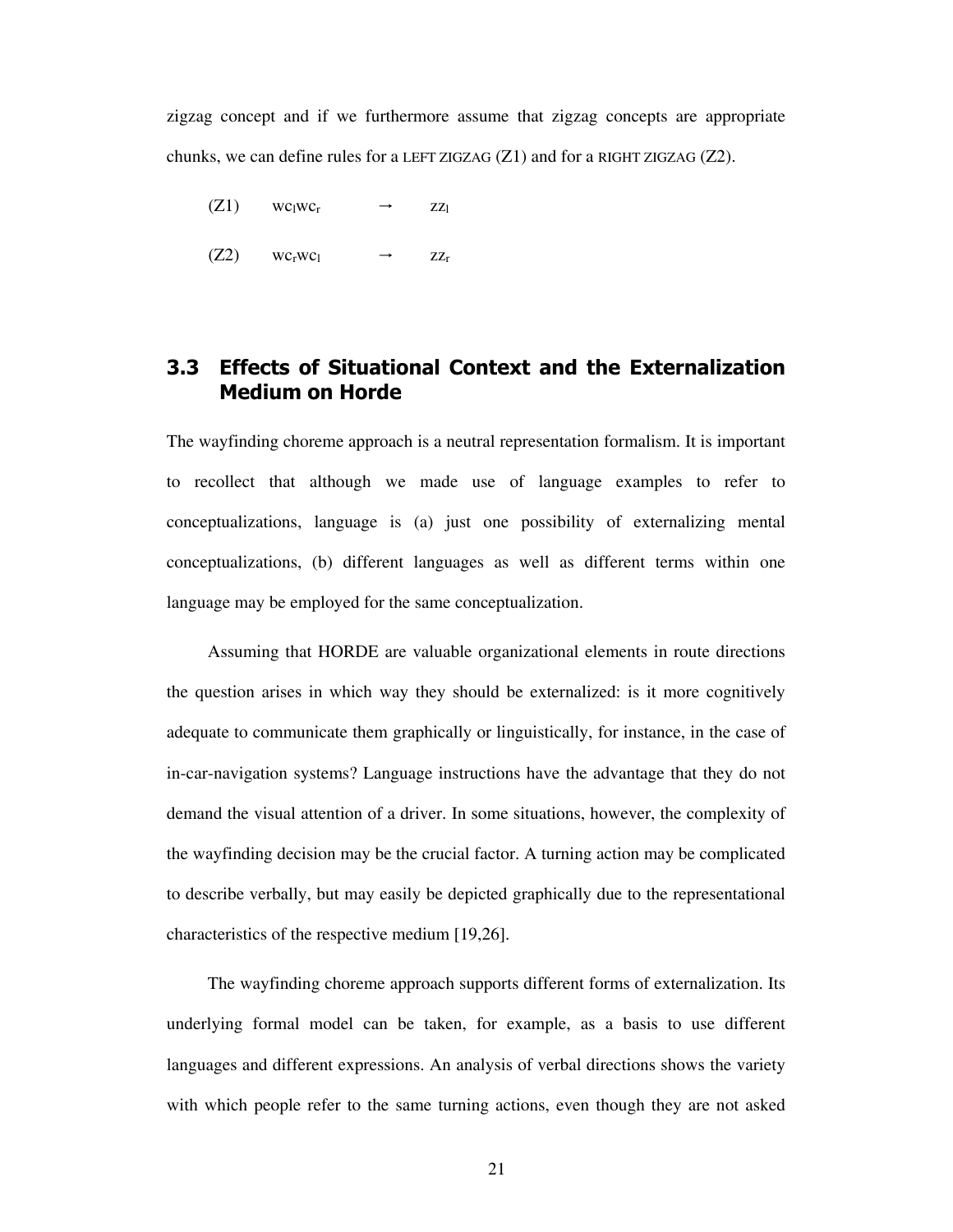explicitly to be inventive. The sectors of the formal direction model can thus be associated with quite different expressions (see Fig. 7).



**Figure 7.** Different verbalizations applicable to sectors

The second aspect that has to be considered in the adaptation of the canonical rules of the wayfinding choreme theory concerns different parameters in encountered situations or contexts. The same user may need different directions depending on the situation she or he is in; among other factors this may relate to a user's familiarity with her or his current environment, the mode of transportation, or the structure of the decision points. In an unfamiliar environment users tend to need more confirmation along their way to overcome the feeling of being lost. The rule (D1), for example, may result in large chunks focusing on the identification of an intersection at which a turn is required and that is identified unambiguously by a routemark. In cases of unfamiliarity, it may be sensible to further structure the resulting chunk, for instance, by employing additional routemarks.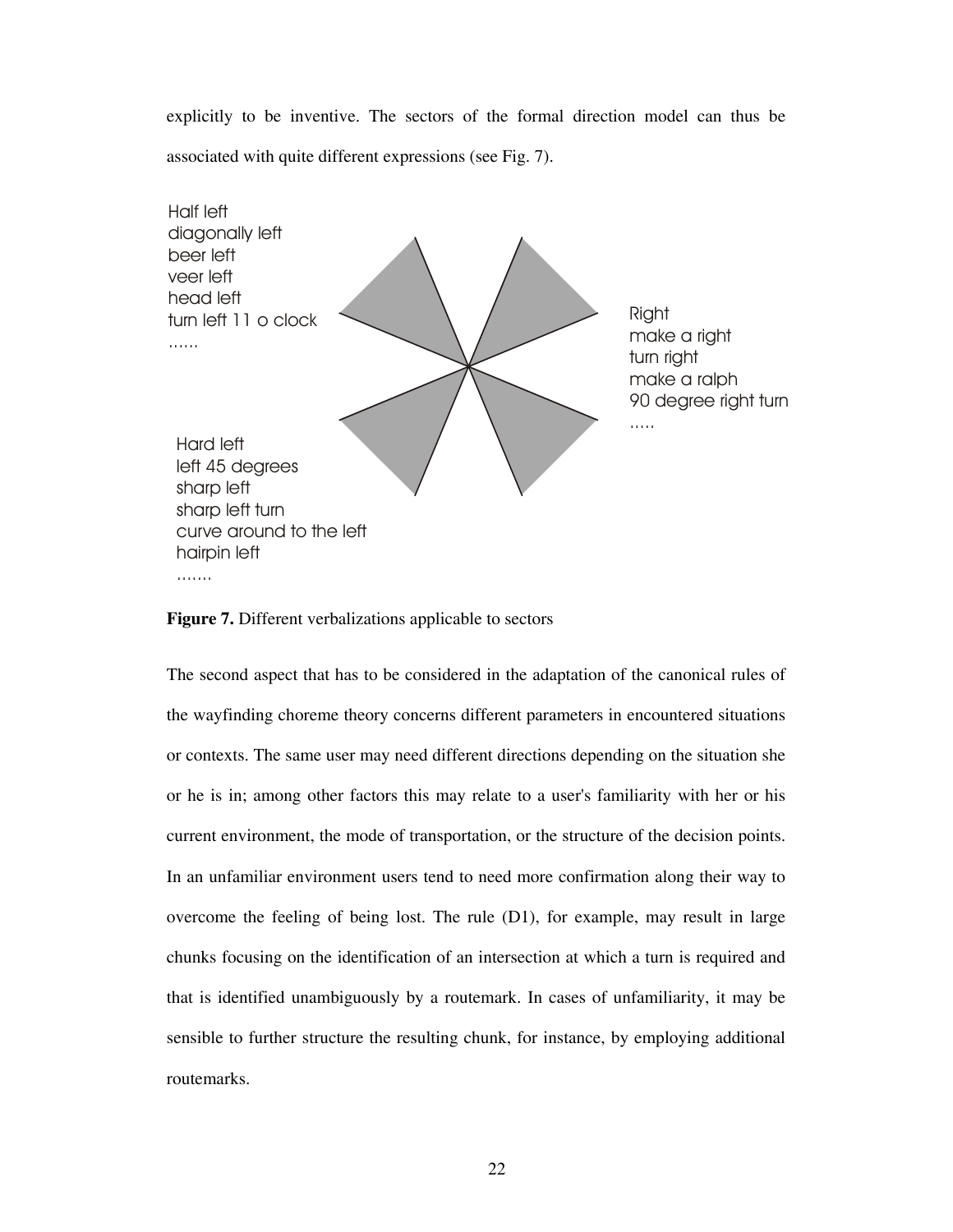The conceptualization may also change in dependence of the mode of transportation, for instance, driving a car versus riding a bike, or even taking cars that drive at different speeds (cf. [48]) or the mode of presentation, for example, static or dynamic [35]. These conceptualizations can be modeled with the wayfinding choreme approach, too, resulting in smaller or larger chunks.

## **3.4 Personalized Wayfinding Assistance**

Similar to the integration and specification of rules for particular spatial situation that allow for identifying and extracting HORDE, we can define rules based on personal styles or additional situational contexts. Personal style refers to conceptual preferences that people develop in interaction with their environments, for instance, the use of landmarks in route directions.<sup>4</sup> Other personal preferences may include that more right turns than left turns are allowed in one chunk, or that the number of wayfinding choremes of the type STRAIGHT in numerical chunking is restricted to a certain number.

Whereas the canonical cases previously discussed in section 3 allow for two STRAIGHT wayfinding choremes, some people may feel comfortable with five as they may have developed a strategy of phonological looping (allowing them to keep track of the intersections while moving along the straight segments). Instead of explicitly 'remembering' at each decision point how many decision points are left, they place the information in a phonological loop, and repeat the corresponding expressions to themselves. Starting with *turn right at the sixth intersection* they repeat it until they reach the next intersection where they change the expression to *turn right at the fifth intersection* and so on. This style has several drawbacks, among others that every decision point has to be unambiguously identified and that every interruption disturbing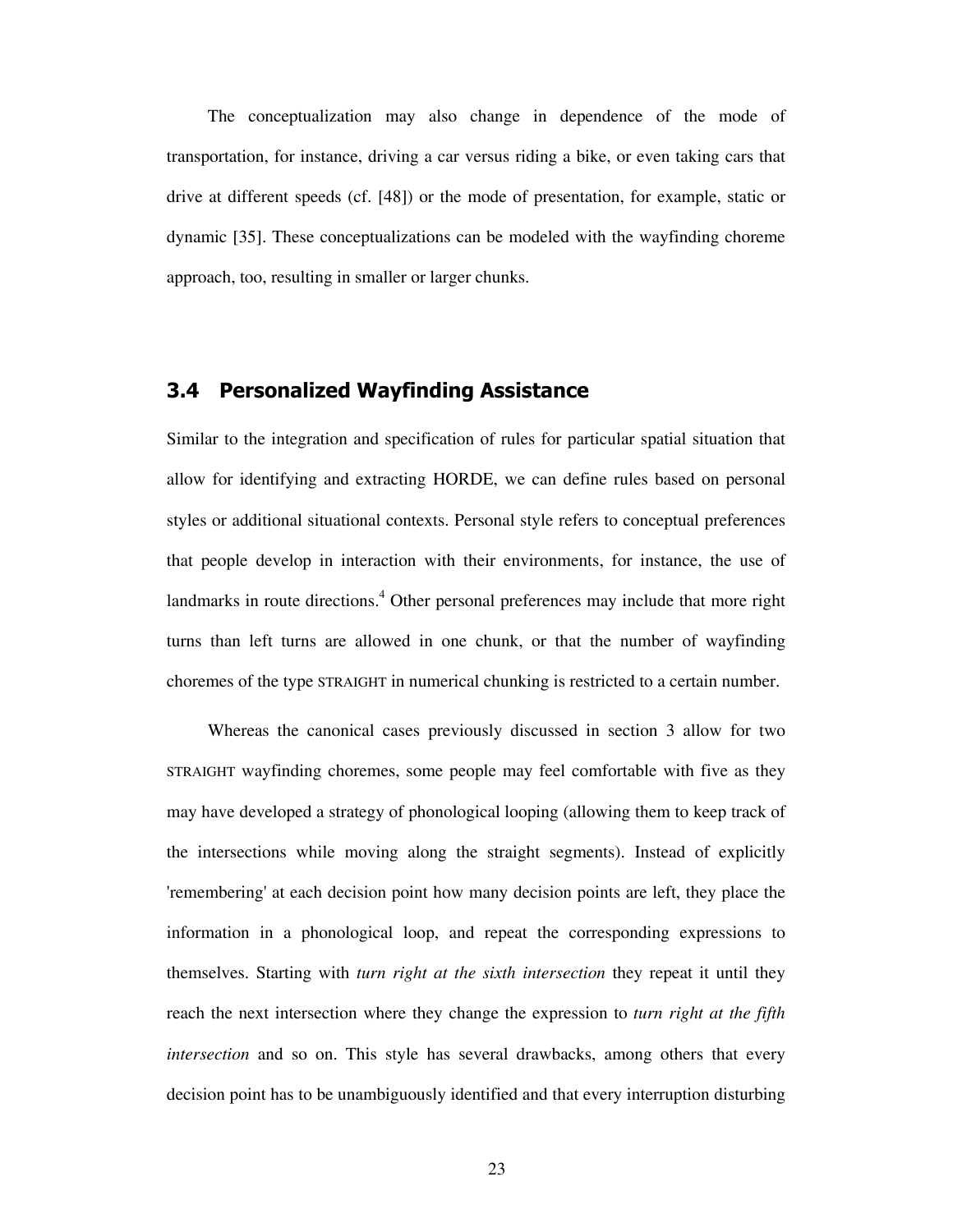the phonological loop may result in loosing one's way. Nevertheless, some people may prefer it.

Term rewriting rules for these cases are similar to ones already presented; hence, we will not specify them individually here. It should be noted that either the existing (the basic) set of term rewriting rules has to be replaced or that the order of application has to be monitored. This leads to the discussion of two further cases of personal styles: first, the order in which a route string is processed and second, the question of different externalizations.

In the first case the order in which the term rewriting rules are applied will be changed. Consider rules ( $D3$ ) and ( $E1$ ); in the discussed example ( $D3$ ) is applied before (E1). If this order is changed, a different set of HORDE could be identified for a given route string. This principle holds for most rules; the resulting sets of HORDE may contain more functionally equivalent wayfinding choremes than functionally different wayfinding choremes or greater number of small HORDE than large HORDE.

## **4 Conclusion and Outlook**

We discussed an approach to route knowledge that identified conceptual primitives, so called wayfinding choremes. Wayfinding choremes are grounded in cognitive science research and reflect mental conceptualizations of turning actions at decision points. The characterization of routes based on these concepts of turning actions at decision points allows for modeling route knowledge with a small number of primitives. Further cognitive organization principles of route knowledge can be modeled by combining wayfinding choremes to higher order route direction elements, so called HORDE. Once a route is characterized by wayfinding choremes, i.e. as a route string, term rewriting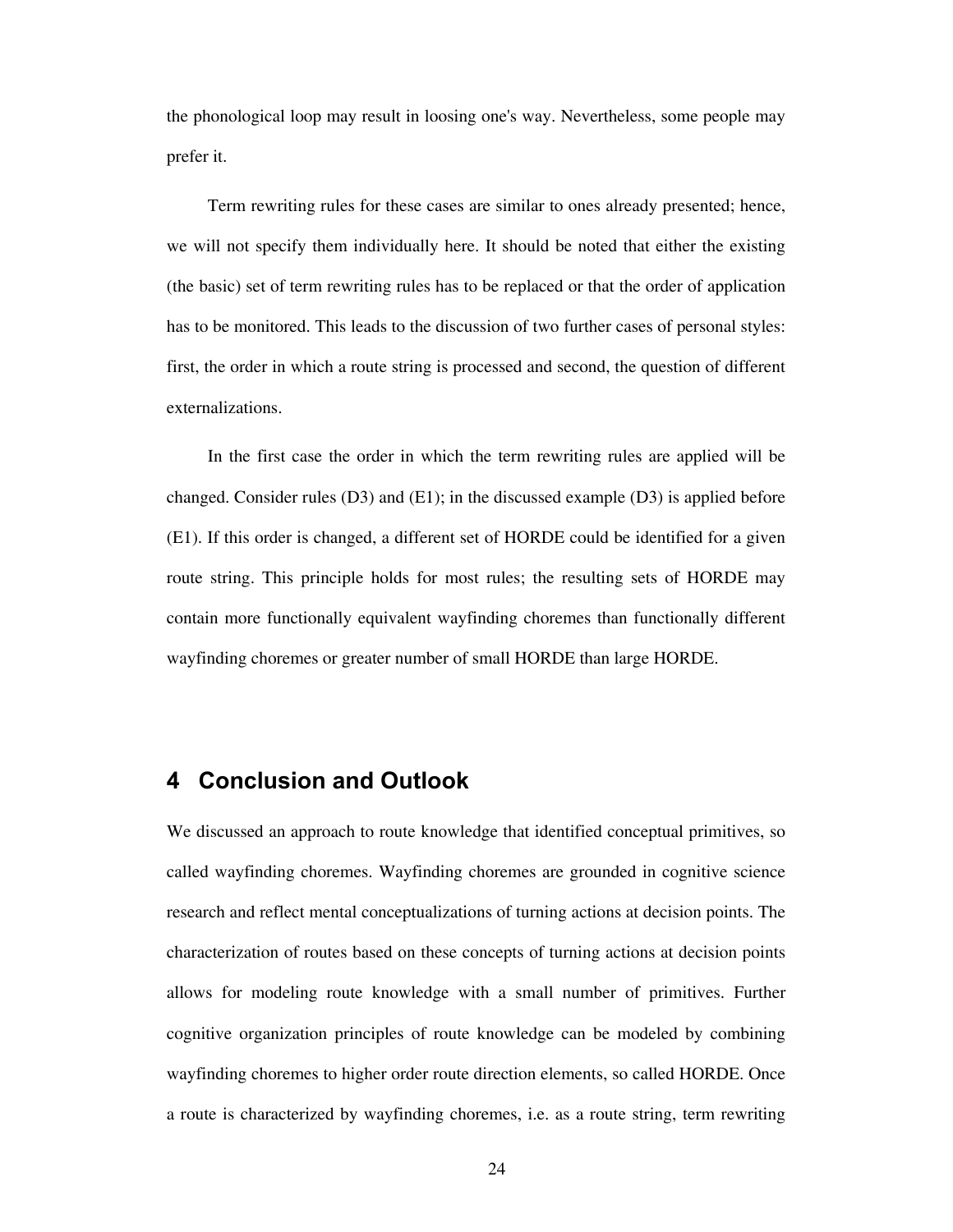rules are employed to extract HORDE. The term rewriting rules can be set up flexibly to model canonical cases of structuring route knowledge (identified, for example, in behavioral research), to reflect personal styles (e.g., a preference of numerical *turn left at the third intersection* over landmark chunking *turn left at the post office*), to cope with different situations or contexts, or to allow for new chunks that might become conventionalized in the conceptualization of our interaction with urban environments (e.g., p-turns in city street networks).

The advantages of the wayfinding choreme theory apply to various levels: Generally, the approach is efficient as a small number of primitives handle most spatial situations and cognitive styles. The wayfinding choremes are identified in behavioral studies and as such reflect cognitive (prototypical) representations of turning actions. The wayfinding choreme approach starts off as an abstract representation formalism that models route knowledge on a conceptual level, i.e. the level of I-wayfinding choremes. In this way one representation formalism is taken as a basis for different forms of externalizations (E-wayfinding choremes) that are instantiated in different representational modalities. Against this theoretical background, our approach fosters two procedures: first, a flexible instantiation of situation adapted route directions, and, second, a translation of one representational format into another such as the mapping between graphical and verbal route directions.

Several variations can be applied to the wayfinding choreme theory, some of which are currently under research. The study of prototypical representations of (graphical) wayfinding choremes confirmed an 8-sector model as a formal basis for the assignment of turning angles to their representation as wayfinding choremes. Although the prototypical direction representations are confirmed, the assumption of a homogenous sector model is questionable [38]. Therefore, other possibilities of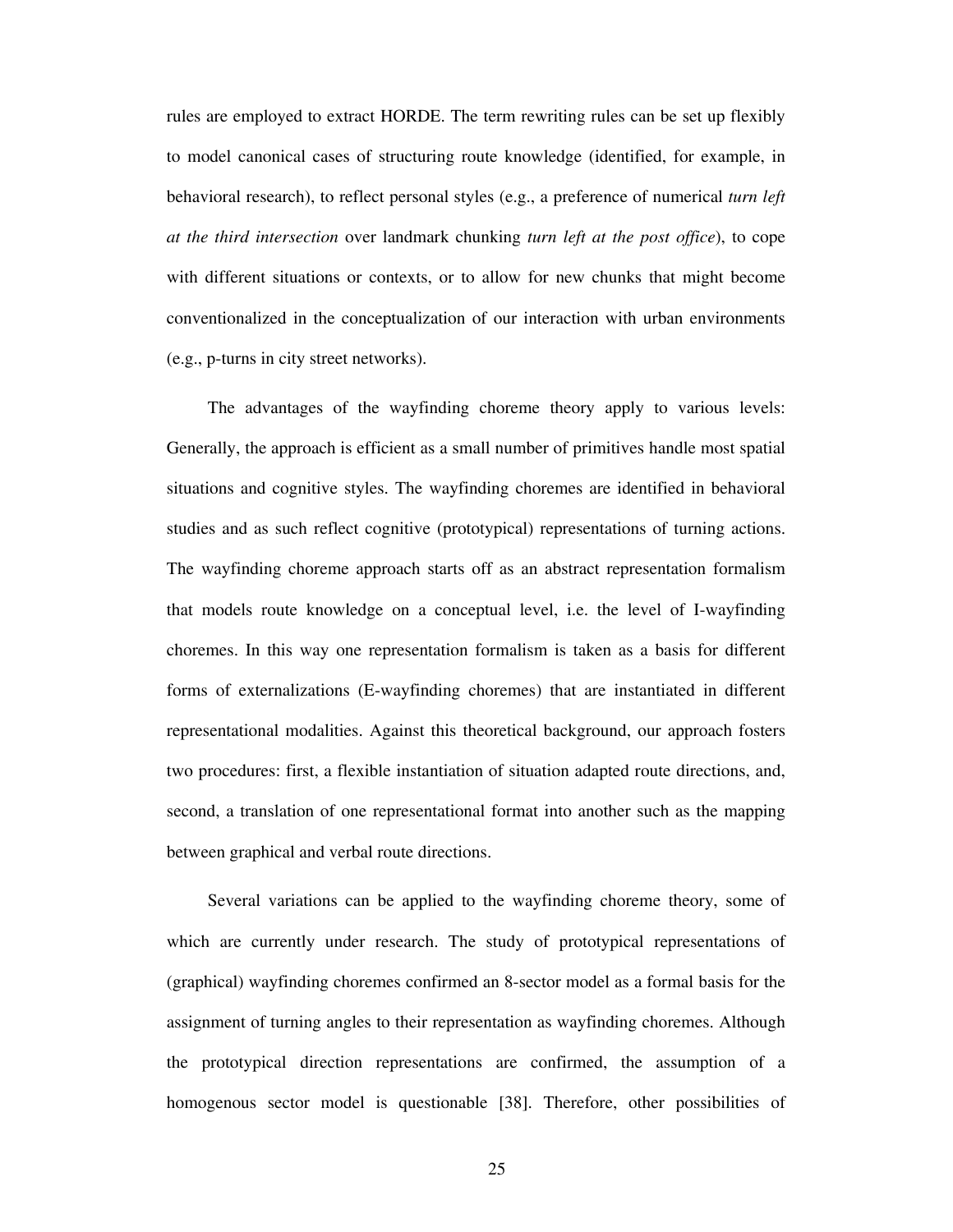modeling direction concepts may have to be developed, for example, the combination of sectors and axes [20].

Furthermore, a new line of behavioral experiments has been set up to reveal more about the formal model, which allows to represent the conceptualization of directions in city street networks. A combination of several research methods is employed to reveal conceptual structures; among others the grouping of directions at intersections and the conceptualization of turning actions in interaction with map-like and virtual reality (VR) environments. First results indicate that directions in street networks are most suitably represented by a combination of axes and sectors. The conceptualization of STRAIGHT, for example, is an axis and not a sector. The results also show that there is some variation between participants. Whereas some of them employ a fine-grained distinction of directions, others apply a coarse level of granularity resulting only in a basic distinction between LEFT and RIGHT.

These results again pose the question of how to model personalized styles in route directions and implement them in systems designed for navigation aid. One difficulty may be that people have a hard time identifying their personal style or that they may be unwilling to interact with the navigation system after some time of futile calibration attempts and thus miss the chance to find out which style suits them best. Research encompassing both aspects—canonical cases and personalized styles—therefore seems most promising: Generally, it allows for discovering default assumptions that will fit most users. Furthermore, the statistically most prominent deviations from the default can be identified and can then be used to discern a limited number of 'personal' styles. This way, an implementation narrow down the number of styles that a user might choose from, without being required to calibrate a truly personal style on the basis of a potentially infinite set of individual parameters and/or combinations thereof.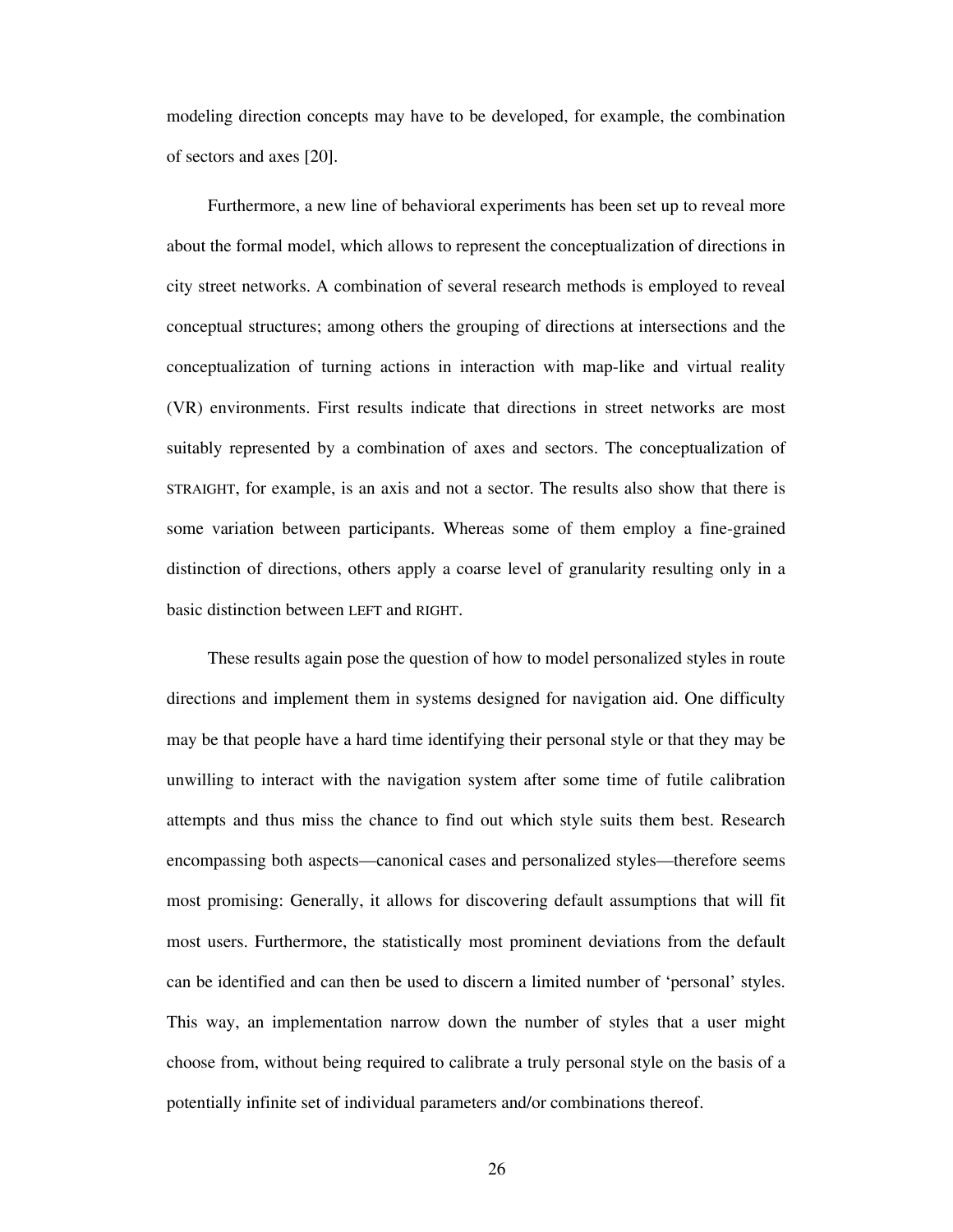The question of different forms of externalizations may become a topic of research, as well, reflecting not only personalized styles but also situational contexts or offering alternatives to standard means of externalization. One of the most basic distinctions—graphic versus verbal—has recently been researched [7] and there are some ideas on how to apply different representational media in different situations. Other alternatives, for instance, using new expressions in the place of *right* for the concept RIGHT, are discussed in section 3.3 (see also Fig. 7).

## **5 Acknowledgements**

This research was carried out while the first author was a member of the *Spatial Cognition Priority Program* and the SFB/TR 8 *Spatial Cognition: Reasoning, Action, Interaction* and the second author was a member in the priority program *Language Production: Information transfer by natural language*. Both authors gratefully acknowledge funding by the Deutsche Forschungsgemeinschaft (DFG). This research was also supported by the National Imagery and Mapping Agency under grant number NMA201-01-1-2003. We thank three anonymous reviewers, Christian Freksa, Dan Montello, and Kai-Florian Richter for valuable comments.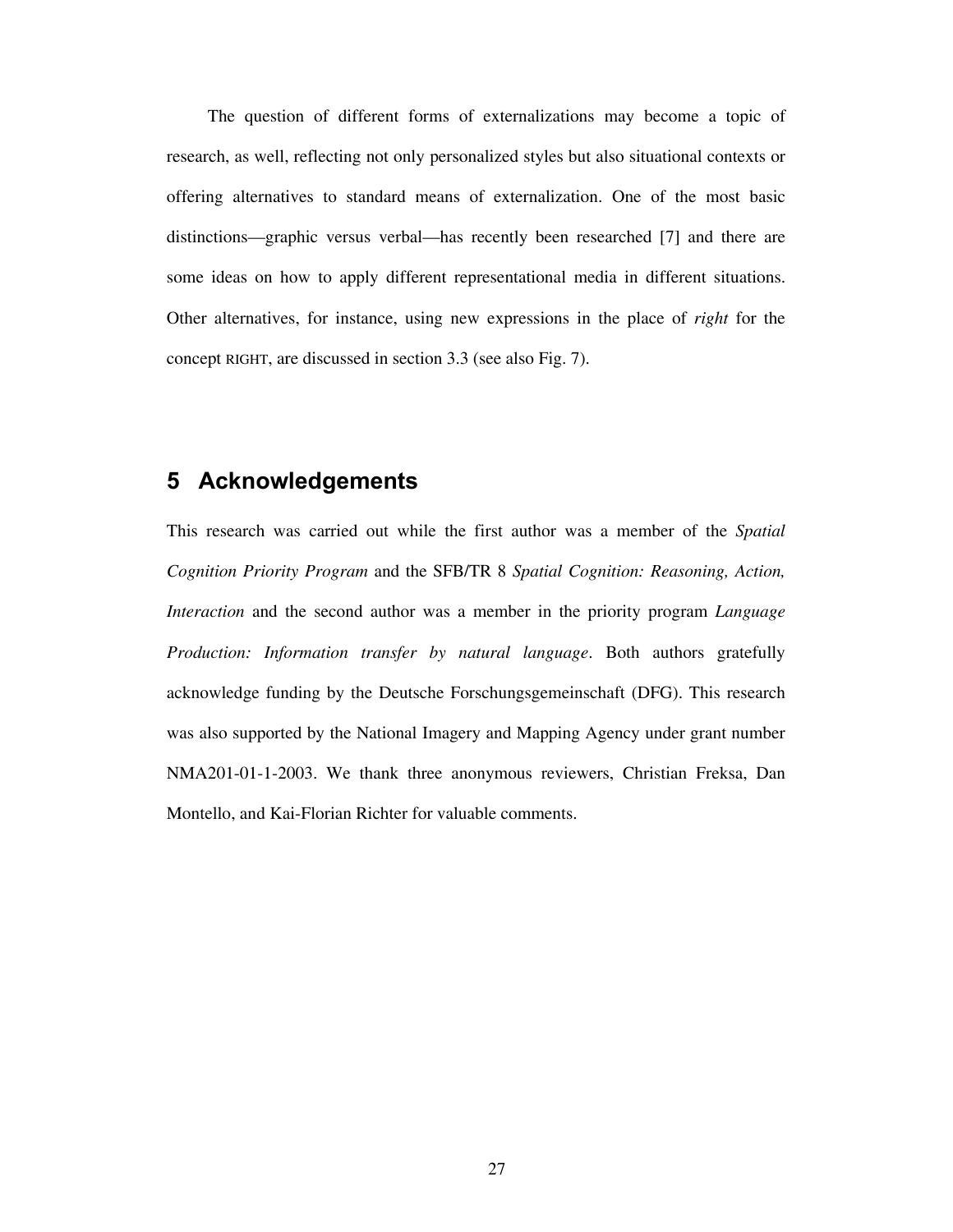## **6 References**

- [1] G.L. Allen, From knowledge to words to wayfinding: Issues in the production and comprehension of route directions, in: S.C. Hirtle, A.U. Frank (Eds.), Spatial Information Theory: A Theoretical Basis for GIS, Springer, Berlin 1997 (pp. 363-372).
- [2] G.L. Allen, Gestures accompanying verbal route directions: Do they point to a new avenue for examining spatial representations?, Spatial Cognition and Computation (4) (2003) 259-268.
- [3] T. Bittner, M. Donnelly, B. Smith, Endurants and perdurants in directly depicting ontologies, AI Communications (to appear).
- [4] M. Brand. Identity conditions for events, American Philosophical Quarte*rly*, (14) (1977) 329–37.
- [5] R. Brunet, La composition des modèles dans l'analyse spatiale, L'Espace Géographique (4) (1980) 253-265.
- [6] R. Brunet, La carte, mode d'emploi, Fayard-Reclus, Paris, 1987.
- [7] A. Butz, J. Baus, A. Krüger, M. Lohse, A hybrid indoor navigation system, in: International Conference on Intelligent User Interfaces, ACM Press, New York, 2001 (pp. 25-32).
- [8] R. Casati & A.C. Varzi (Eds.), Events, Aldershot, England; Brookfield, Vt.: Dartmouth, 1996.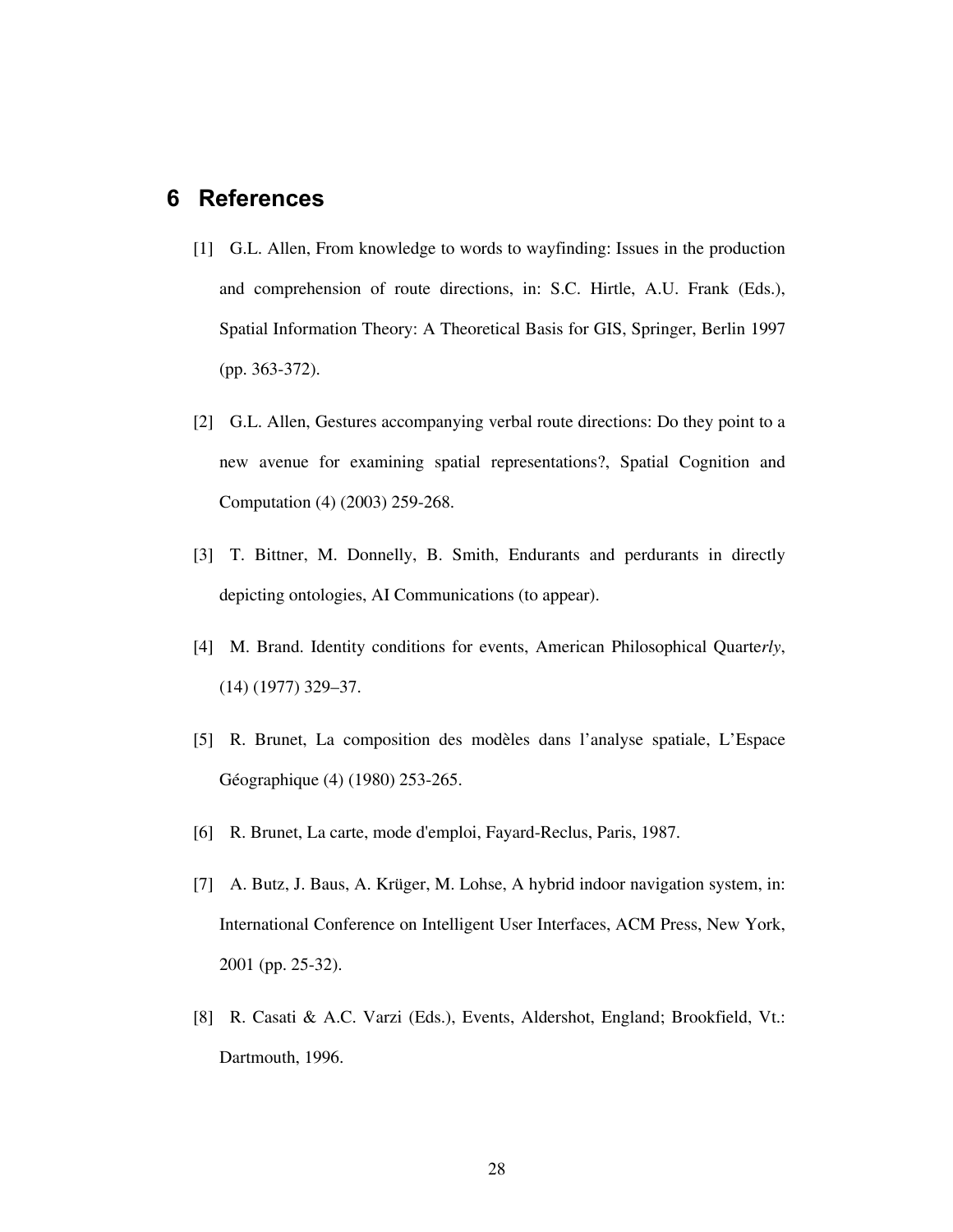- [9] N. Chomsky, Knowledge of Language: Its Nature, Origin and Use, Praeger, New York, 1986.
- [10] B. Chandrasekaran, J.R. Josephson, V.R. Benjamins, What are ontologies, and why do we need them?, IEEE Intelligent Systems and Their Applications 14(1) (1999) 20-26.
- [11] A.G. Cohn, S.M. Hazarika, Qualitative spatial representation and reasoning: an overview, Fundamenta Informaticae 46 (2001) 1-29.
- [12] M. Denis, The description of routes: A cognitive approach to the production of spatial discourse, Cahiers de Psychologie Cognitive 16 (1997) 409-458.
- [13] M. Denis, F. Pazzaglia, C. Cornoldi, L. Bertolo, Spatial discourse and navigation: An analysis of route directions in the city of Venice, Applied Cognitive Psychology 13 (1999) 145-174.
- [14] N. Dershowitz, A taste of rewrite systems, in: P.E. Lauer (Ed.), Functional Programming, Concurrency, Simulation and Automated Reasoning: International Lecture Series 1991-1992, McMaster University, Hamilton, Ontario, Canada, Springer, Berlin, 1993 (pp. 199-228).
- [15] M. Duckham, L. Kulik, "Simplest" paths: Automated route selection for navigation, in: W. Kuhn, M.F. Worboys, S. Timpf (Eds.), Spatial Information Theory: Foundations of Geographic Information Science, Springer, Berlin, 2003 (pp. 182-199).
- [16] B. Elias, Extracting landmarks with data mining methods, in: W. Kuhn, M.F. Worboys, S. Timpf (Eds.), Spatial Information Theory: Foundations of Geographic Information Science, Springer, Berlin, 2003 (pp. 398-412).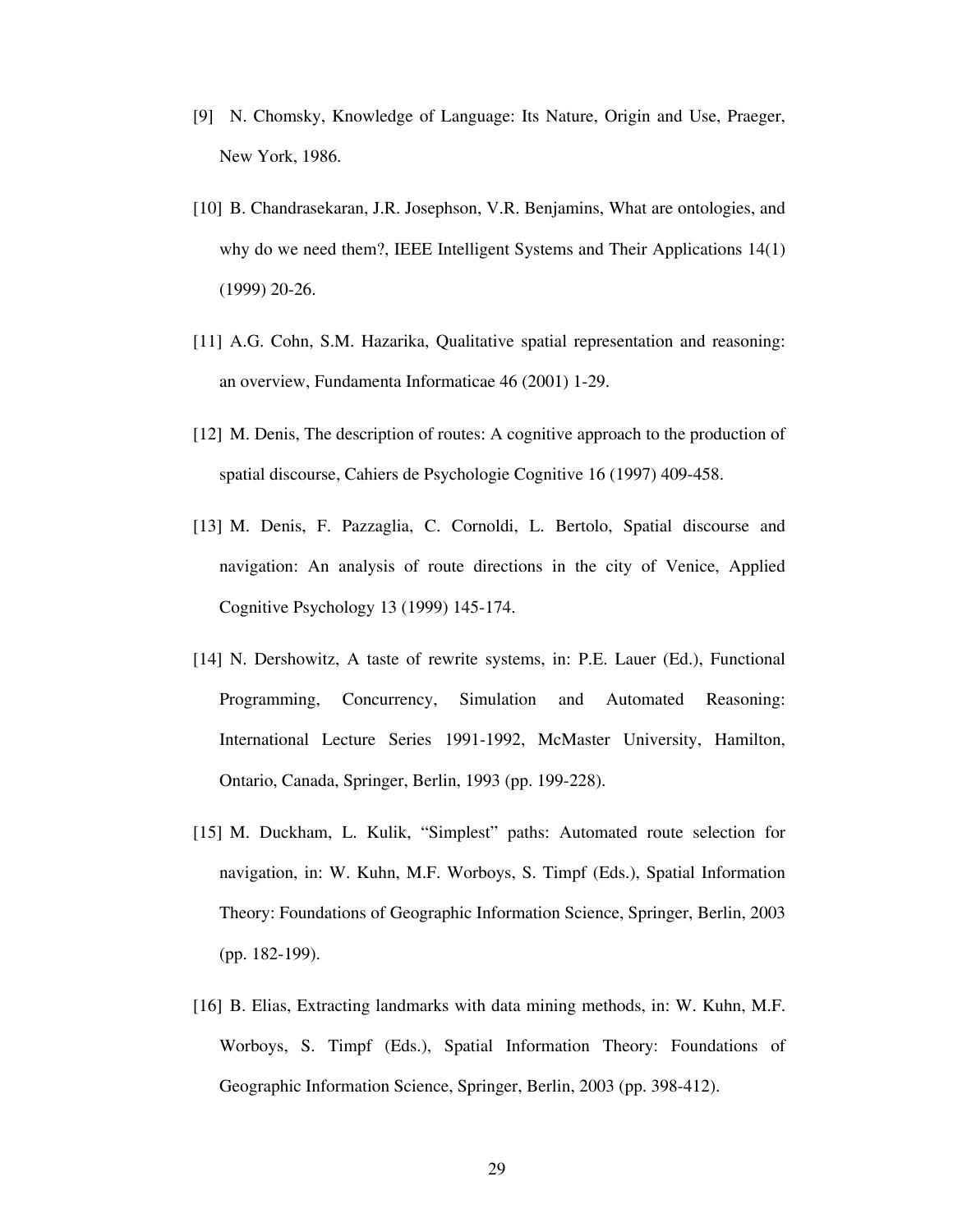- [17] G.W. Evans, Environmental cognition, Psychological Bulletin 88 (1980) 259- 287.
- [18] C. Freksa, Qualitative spatial reasoning, in: D.M. Mark, A.U. Frank (Eds.), Cognitive and Linguistic Aspects of Geographic Space, Kluwer Academic Publishers, Dordrecht, 1991 (pp. 361-372).
- [19] C. Freksa, Spatial aspects of task-specific wayfinding maps. A representationtheoretic perspective, in: J.S. Gero, B. Tversky (Eds.), *Visual and Spatial Reasoning in Design,* Key Centre of Design Computing and Cognition, Sydney, 1999 (pp. 15-32).
- [20] C. Freksa, K. Zimmermann, On the utilization of spatial structures for cognitively plausible and efficient reasoning, in: Proceedings SMC92 1992 IEEE International Conference Systems Man and Cybernetics, Chicago, 1992 (pp. 261-266). Reprinted in F.D. Anger, H.W. Güsgen, J. v. Benthem (Eds.), Proceedings of the Workshop on Spatial and temporal reasoning, IJCAI93, Chambery, 1993 (pp. 61-66).
- [21] C. Freksa, W. Brauer, C. Habel, K. Wender (Eds.), Spatial Cognition III. Routes and Navigation, Human Memory and Learning, Spatial Representation and Spatial Learning, Springer, Berlin, 2003.
- [22] G. Gartner (Ed.), Location Based Services & Telecartography, Geowissenschaftliche Mitteilungen. Technische Universität Wien, Wien, 2004.
- [23] R.G. Golledge, Human wayfinding and cognitive maps. In R.G. Golledge (Ed.), Wayfinding Behavior. Cognitive Mapping and Other Spatial Processes, John Hopkins University Press, Baltimore, 1999 (pp. 5-45).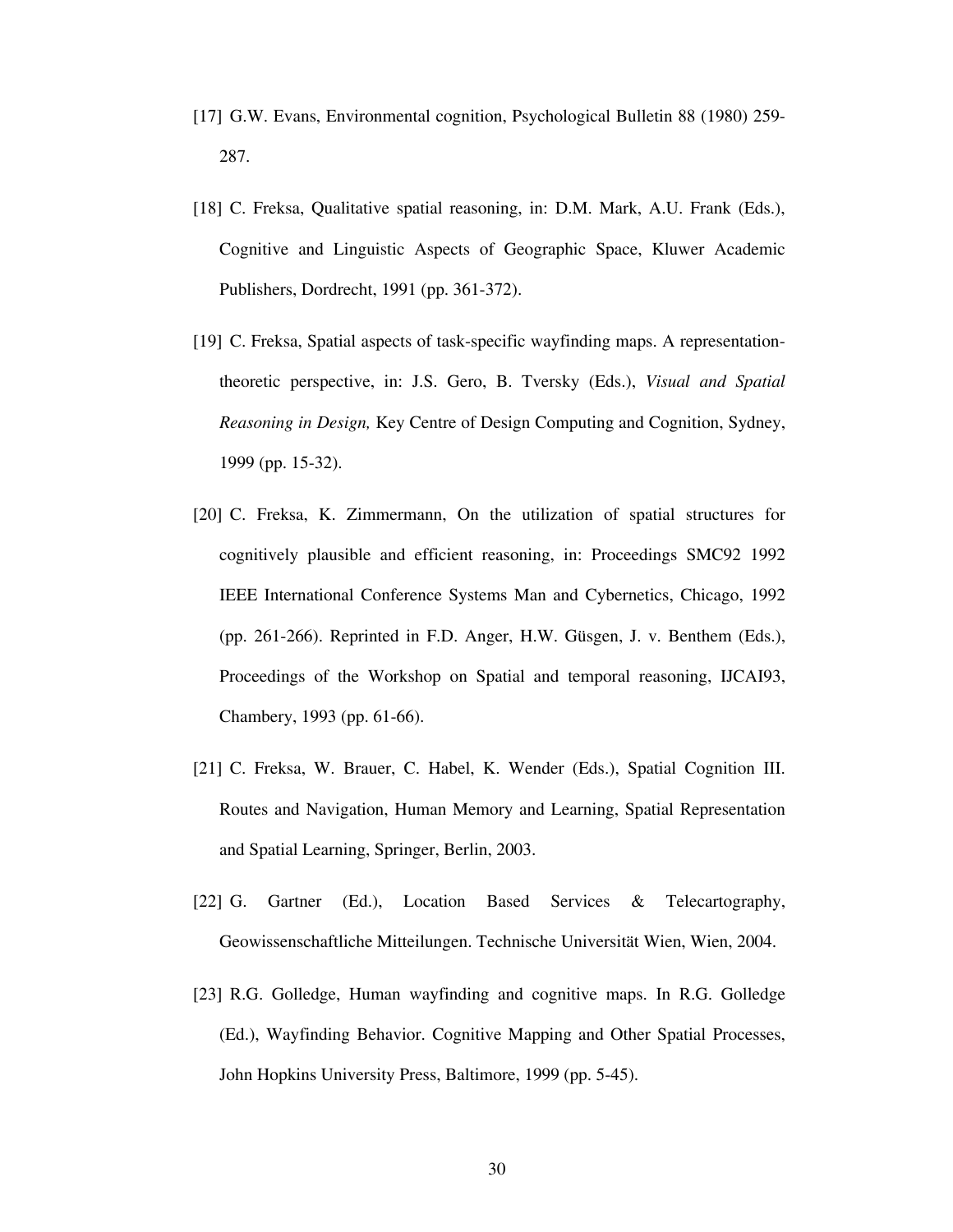- [24] N. Guarino, Understanding, building and using ontologies, International Journal of Human-Computer Studies 46 (1997) 293-310.
- [25] N. Guarino, Formal ontology and information systems in: N. Guarino (Ed.), Formal Ontology in Information Systems. Proceedings of FOIS'98, Trento, Italy, 6-8 June 1998, IOS Press, Amsterdam, 1998 (pp. 3-15).
- [26] C. Habel, The representational commitment of maps, in: Foundations of Geographic Information Science, M. Goodchild, M. Worboys (Eds.) Taylor and Francis, London, 2003.
- [27] D. Hernandez, Qualitative representation of spatial knowledge, Springer, Berlin 1994.
- [28] J. Higginbotham, F. Pianesi & A. C. Varzi (Eds.), Speaking of Events. New York & Oxford: Oxford University Press, 2000.
- [29] R. Jackendoff, The architecture of the language faculty. Cambridge, MA: MIT 1997.
- [30] A. Klippel, Wayfinding Choremes Conceptualizing Wayfinding and Route Direction Elements. University of Bremen, Bremen, 2003.
- [31] Klippel, H. Tappe, C. Habel, Pictorial representations of routes: chunking route segments during comprehension, in: C. Freksa, W. Brauer, C. Habel, K.F. Wender (Eds.), Spatial Cognition III. Routes and Navigation, Human Memory and Learning, Spatial Representation and Spatial Learning, Springer, Berlin, 2003 (pp. 11-33).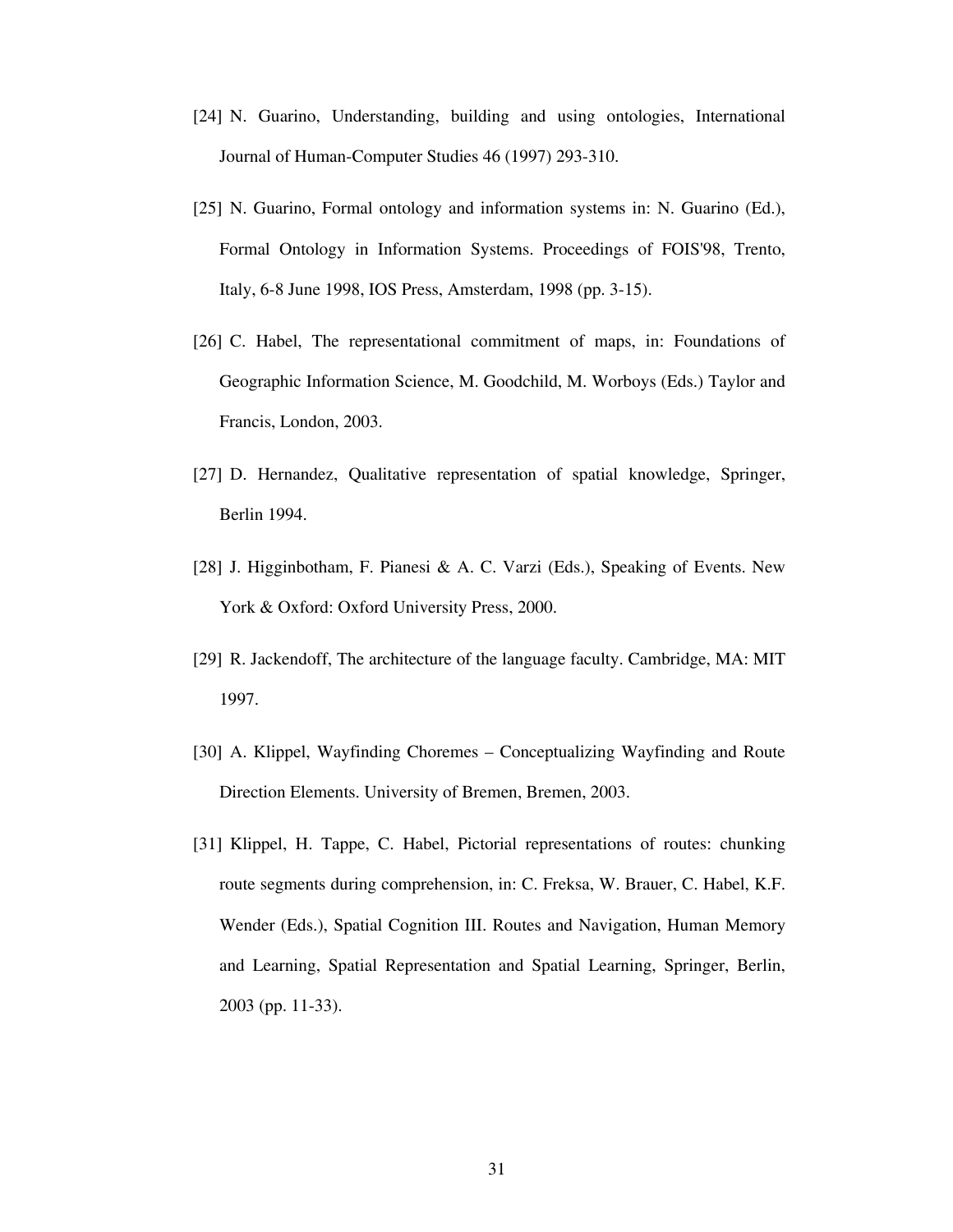- [32] Klippel, C. Dewey, M. Knauff, K.-F. Richter, D.R. Montello, C. Freksa, E.A. Loeliger, Direction concepts in wayfinding assistance, in: J. Baus, C. Kray, R. Porzel (Eds.), Workshop on Artificial Intelligence in Mobile Systems 2004 (AIMS'04), Saarbrücken: SFB 378 Memo 84, 2004 (pp. 1-8).
- [33] W. Kuhn, Ontologies in support of activities in geographical space, International Journal of Geographical Information Science 15(7) (2001) 613- 631.
- [34] L. Kulik, M.J. Egenhofer, Linearized terrain: Languages for silhouette representation, in: W. Kuhn, M.F. Worboys, S. Timpf (Eds.), Spatial Information Theory: Foundations of Geographic Information Science, Springer, Berlin, 2003 (pp. 128-145).
- [35] P.U. Lee, A. Klippel, H. Tappe, The effect of motion in graphical user interfaces, in: A. Butz, A. Krüger, P. Olivier (Eds.), Smart Graphics. Third International Symposium, SG 2003, Heidelberg, Germany, July2-4, 2003, Proceedings, Springer, Berlin, 2003 (pp. 12-21).
- [36] K.L. Lovelace, M. Hegarty, D.R. Montello, Elements of good route directions in familiar and unfamiliar environments, in: C. Freksa, D.M. Mark (Eds.), Spatial Information Theory. Cognitive and Computational Foundations of Geographic Information Science, Springer, Berlin, 1999 (pp. 65-82).
- [37] D.M. Mark, Automated route selection for navigation. IEEE Aerospace and Electronic Systems Magazine 1 (1986) 2-5.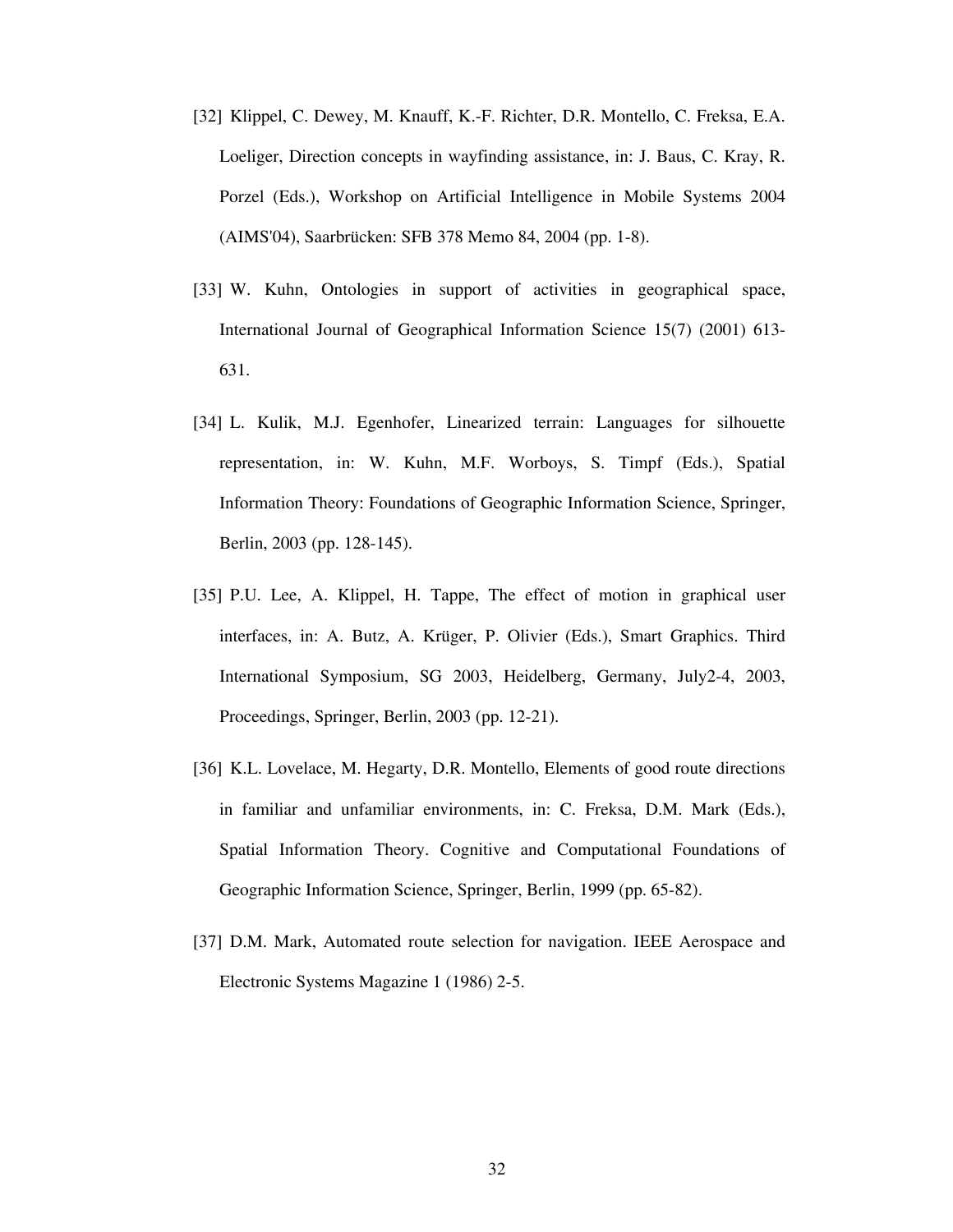- [38] D.R. Montello, A.U. Frank, Modeling directional knowledge and reasoning in environmental space: Testing qualitative metrics. in: J. Portugali (Ed.), The Construction of Cognitive Maps, Kluwer Academic Publishers, Dordrecht, 1996 (pp. 321-344).
- [39] F.J. Ormeling, Brunet and the revival of French geography and cartography, The Cartographic Journal 29 (1992) 20-24.
- [40] W.V. Quine, Theorien und Dinge, Suhrkamp: Frankfurt a.M., 1985.
- [41] W.V. Quine, Events and reification, in: R. Casati & A.C. Varzi (Eds.), Events, Aldershot, England; Brookfield, Vt.: Dartmouth, 1996 (pp. 107-116).
- [42] M. Raubal, S. Winter, Enriching wayfinding instructions with local landmarks, in: M.J. Egenhofer, D.M. Mark (Eds.), Geographic Information Science - Second International Conference GIScience *2002*, Springer, Berlin, 2002 (pp. 243-259).
- [43] G. Strube, The role of cognitive science in knowledge engineering, in: F. Schmalhofer, G. Strube, and T. Wetter (Eds.), Contemporary Knowledge Engineering and Cognition, Springer, Berlin, 1992 (pp. 161-174).
- [44] S. Timpf, Ontologies of wayfinding, Networks and Spatial Economics 2 (2002) 9-33.
- [45] Tversky, P.U. Lee, How space structures language. in: C. Freksa, C. Habel, K.F. Wender (Eds.), Spatial Cognition. An Interdisciplinary Approach to Representing and Processing Spatial Knowledge, Springer, Berlin, 1998 (pp. 157-175).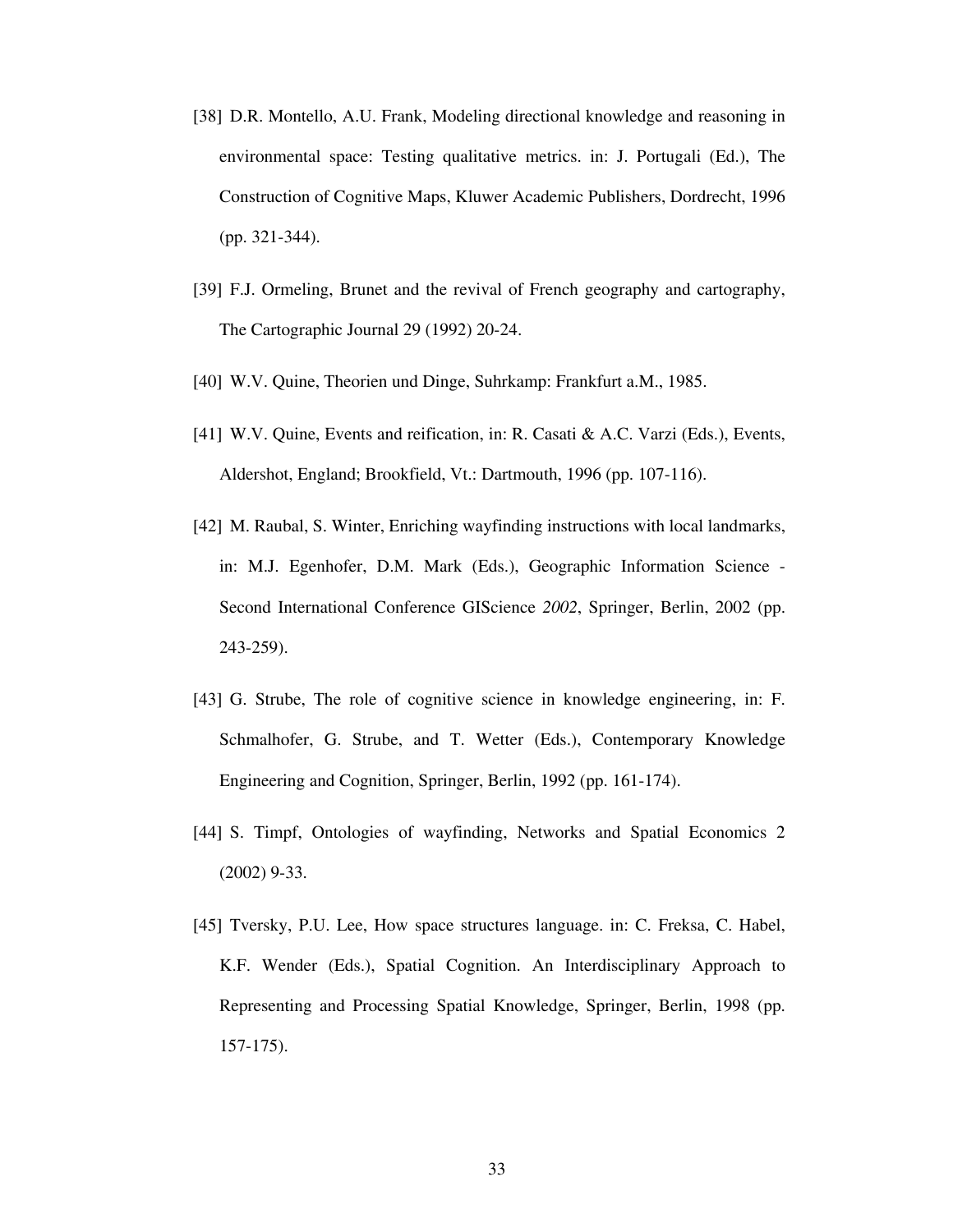- [46] Tversky, P.U. Lee, Pictorial and verbal tools for conveying routes. in: C. Freksa, D.M. Mark (Eds.), Spatial Information Theory. Cognitive and Computational Foundations of Geographic Information Science, Springer, Berlin, 1999 (51-64).
- [47] W. Wahlster, J. Baus, C. Kray, A. Krüger, REAL: ein ressourcenadaptierendes mobiles Navigationssystem. Informatik Forschung und Entwicklung, 16(4) (2001) 233-241.
- [48] W. Wahlster, A. Blocher, J. Baus, E. Stopp, H. Speiser, Ressourcenadaptive Objektlokalisation: Sprachliche Raumbeschreibung unter Zeitdruck, Kognitionswissenschaft 7(3) (1998) 111-117.
- [49] S. Werner, B. Krieg-Brückner, T. Herrmann, Modeling navigational knowledge by route graphs, in: C. Freksa, W. Brauer, C. Habel, K.F. Wender (Eds.), Spatial Cognition II. Integrating Abstract Theories, Empirical Studies, Formal Methods, and Practical Applications, Springer, Berlin, 2000 (pp. 295- 316).
- [50] S. Winter, Route specifications with a linear dual graph, in: D. Richardson, P. van Oosterom (Eds.), Advances in Spatial Data Handling, Springer, Berlin, 2002 (pp. 329-338).
- [51] J.M. Zacks & B. Tversky, Event structure in perception and conception, Psychological Bulletin 127(1) (2001) 3-21.
- [52] A. Zipf, K.-F. Richter, Using focus maps to ease map reading Developing smart applications for mobile devices. KI Special Issue Spatial Cognition 02(4) (2002) 35-37.